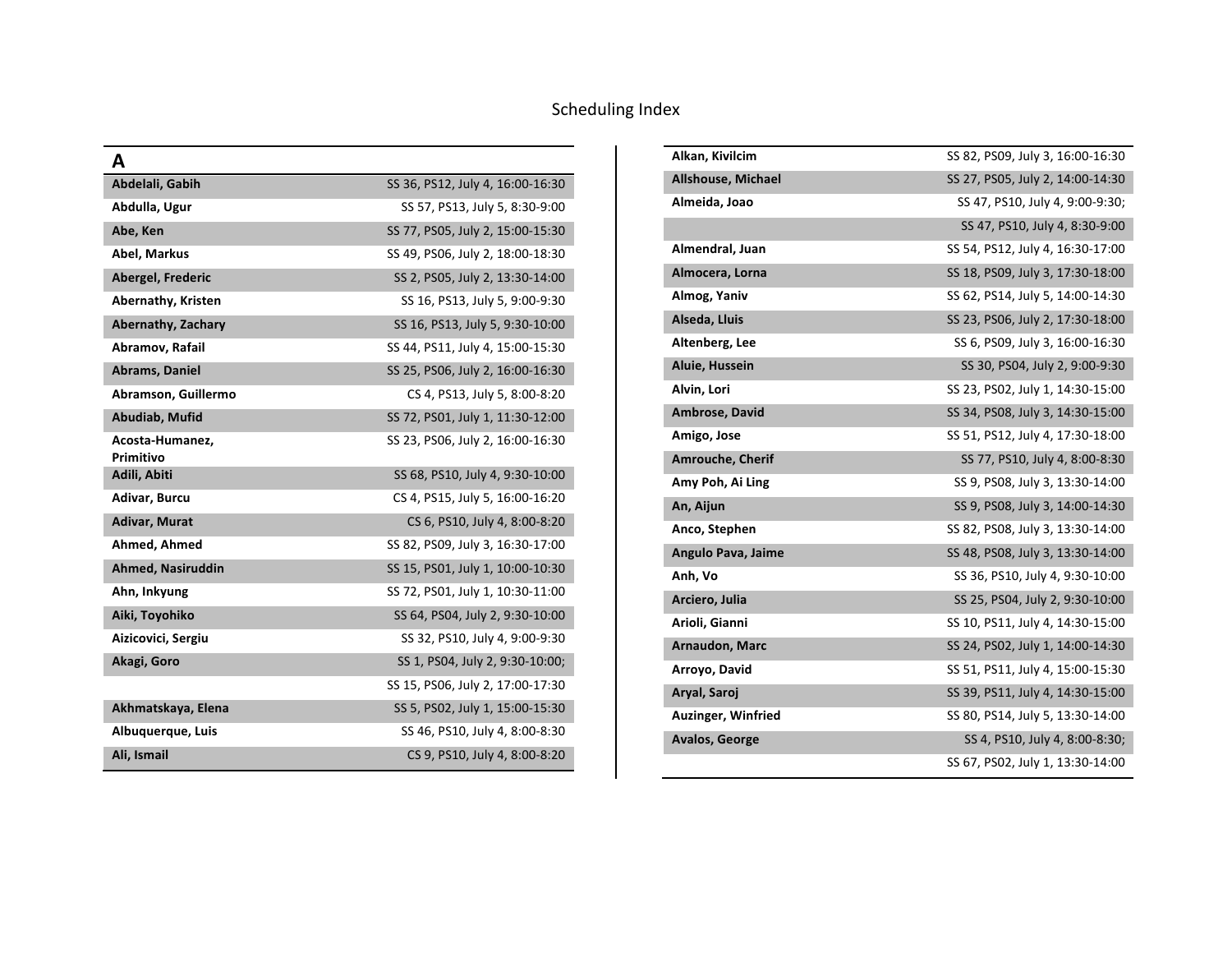| Aydogmus, Fatma            | CS 10, PS01, July 1, 10:00-10:20  |
|----------------------------|-----------------------------------|
|                            |                                   |
| B                          |                                   |
| Badr, Abdallah             | CS 2, PS02, July 1, 13:30-13:50   |
| Bae, Hyeong-Ohk            | SS 77, PS10, July 4, 8:30-9:00    |
| Bae, Soohyun               | SS 38, PS08, July 3, 14:30-15:00  |
| Baek, Seunghyeon           | SS 72, PS03, July 1, 16:30-17:00  |
| Bai, Yun                   | SS 79, PS01, July 1, 10:30-11:00  |
| <b>Baigent, Stephen</b>    | CS 2, PS01, July 1, 10:00-10:20;  |
|                            | CS 2, PS01, July 1, 10:20-10:40   |
| <b>Balague, Daniel</b>     | SS 3, PS05, July 2, 13:30-14:00   |
| Balasuriya, Sanjeeva       | SS 27, PS05, July 2, 15:00-15:30  |
| <b>Balibrea, Francisco</b> | SS 23, PS04, July 2, 8:30-9:00;   |
|                            | SS 45, PS01, July 1, 10:00-10:30  |
| <b>Balseiro, Paula</b>     | SS 24, PS03, July 1, 16:30-17:00  |
| Balsim, Igor               | CS 9, PS09, July 3, 16:20-16:40   |
| <b>Baptista, Antonio</b>   | SS 5, PS03, July 1, 16:00-16:30   |
| Barbagallo,<br>Annamaria   | SS 58, PS08, July 3, 13:30-14:00  |
| Barbaro, Alethea           | SS 3, PS08, July 3, 15:00-15:30   |
| Barletta, Giuseppina       | SS 32, PS15, July 5, 17:30-18:00  |
| <b>Barostichi, Rafael</b>  | SS 48, PS06, July 2, 17:30-18:00  |
| Barranca, Victor           | SS 44, PS10, July 4, 9:30-10:00   |
| Barreiro, Andrea           | SS 43, PS11, July 4, 15:00-15:30; |
|                            | SS 44, PS10, July 4, 8:30-9:00    |
| <b>Barwell, Andrew</b>     | SS 23, PS02, July 1, 13:30-14:00  |
| Basanta, David             | SS 31, PS04, July 2, 8:00-8:30    |

| Basu, Kanadpriya                | SS 68, PS13, July 5, 9:00-9:30    |
|---------------------------------|-----------------------------------|
| Basu, Sukanya                   | SS 68, PS10, July 4, 9:00-9:30    |
| Basu, Treena                    | SS 68, PS14, July 5, 14:30-15:00  |
| Batt, Jurgen                    | SS 18, PS07, July 3, 8:00-8:30    |
| Bauman, Patricia                | SS 62, PS12, July 4, 16:00-16:30  |
| Bebbouchi, Rachid               | SS 46, PS10, July 4, 8:30-9:00    |
| <b>Bektur, Cisem</b>            | SS 47, PS10, July 4, 9:30-10:00   |
| Bell, Jonathan                  | SS 25, PS01, July 1, 11:00-11:30  |
| <b>Beltrame, Philippe</b>       | SS 75, PS06, July 2, 17:30-18:00  |
| <b>Bemelmans, Josef</b>         | SS 77, PS11, July 4, 13:30-14:00  |
| <b>Benes, Nick</b>              | SS 78, PS13, July 5, 9:30-10:00   |
| Benito, Rosa                    | SS 54, PS11, July 4, 13:30-14:00  |
| <b>Benoit, Eric</b>             | SS 17, PS07, July 3, 8:00-8:30;   |
|                                 | SS 46, PS10, July 4, 9:00-9:30    |
| Bereanu, Cristian               | SS 26, PS07, July 3, 8:30-9:00    |
| Bereanu, Dana                   | CS 9, PS09, July 3, 16:00-16:20   |
| Berezovsky, Faina               | SS 39, PS12, July 4, 16:30-17:00  |
| Beri, Arjun                     | SS 44, PS11, July 4, 14:30-15:00  |
| Bernard, Guy                    | SS 72, PS01, July 1, 10:00-10:30  |
| Bernhardt,<br>Christopher       | SS 23, PS06, July 2, 16:30-17:00  |
| <b>Berning, Stephen</b>         | SS 43, PS11, July 4, 14:30-15:00  |
| Berninger, Heiko                | SS 79, PS02, July 1, 14:30-15:00  |
| Beron-Vera,<br><b>Francisco</b> | SS 13, PS03, July 1, 16:00-16:30; |
|                                 | SS 27, PS07, July 3, 8:30-9:00    |
| Bertozzi, Andrea                | SS 28, PS02, July 1, 14:00-14:30  |
| Bertram, Richard                | SS 14, PS01, July 1, 10:00-10:30  |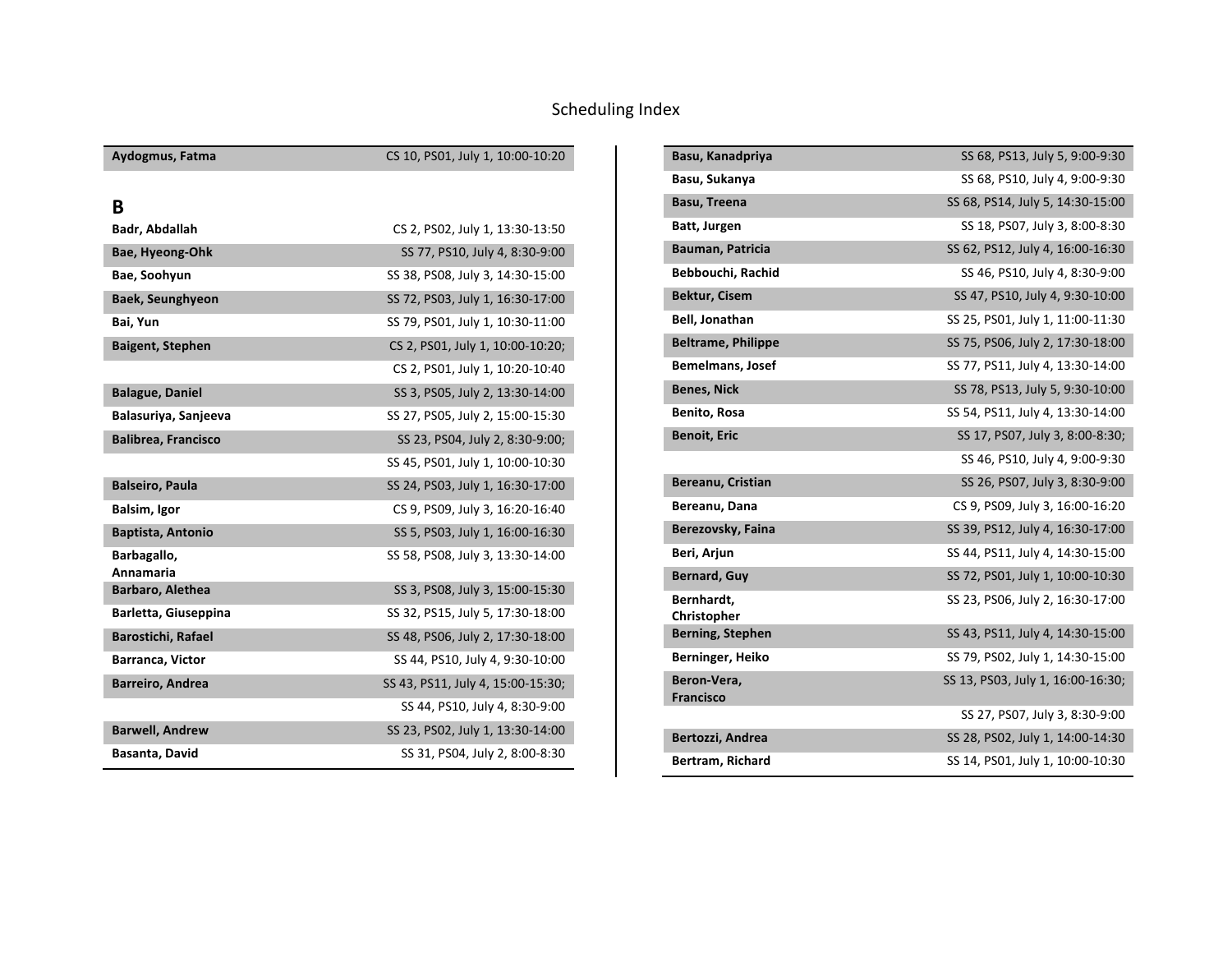| <b>Best, Janet</b>         | SS 25, PS01, July 1, 10:00-10:30  |
|----------------------------|-----------------------------------|
| Bettelheim, Eldad          | SS 49, PS06, July 2, 16:00-16:30  |
| Bezuglyi, Sergey           | SS 23, PS07, July 3, 8:00-8:30    |
| Bhakta, Mousomi            | CS 9, PS12, July 4, 17:00-17:20;  |
| Bhatta, Dambaru            | SS 48, PS07, July 3, 8:30-9:00    |
| Bilinsky, Lydia            | SS 14, PS07, July 3, 9:30-10:00   |
| <b>Birtea, Petre</b>       | CS 1, PS01, July 1, 10:00-10:20   |
| Biswas, Animikh            | SS 30, PS05, July 2, 14:00-14:30; |
|                            | SS 28, PS04, July 2, 8:00-8:30    |
| Bizhanova, Galina          | SS 12, PS09, July 3, 17:30-18:00  |
| <b>Bloch, Anthony</b>      | SS 24, PS01, July 1, 10:00-10:30  |
| <b>Block, Louis</b>        | SS 23, PS06, July 2, 18:00-18:30  |
| <b>Boccaletti, Stefano</b> | SS 54, PS12, July 4, 16:00-16:30; |
|                            | SS 43, PS13, July 5, 9:00-9:30    |
| Bocea, Marian              | SS 67, PS03, July 1, 16:00-16:30  |
| Bociu, Lorena              | SS 67, PS05, July 2, 14:00-14:30; |
|                            | SS 4, PS14, July 5, 14:00-14:30   |
| Bona, Jerry                | SS 11, PS01, July 1, 10:00-10:30; |
|                            | SS 68, PS13, July 5, 8:00-8:30;   |
|                            | SS 57, PS15, July 5, 16:30-17:00  |
| <b>Bonanno, Gabriele</b>   | SS 32, PS13, July 5, 8:30-9:00;   |
|                            | SS 35, PS05, July 2, 13:30-14:00  |
| <b>Bonotto, Everaldo</b>   | SS 69, PS12, July 4, 17:00-17:30  |
| Borondo, F. Javier         | SS 54, PS11, July 4, 14:00-14:30  |
| <b>Borondo, Florentino</b> | SS 13, PS04, July 2, 9:30-10:00   |
| Boronski, Jan              | SS 23, PS01, July 1, 10:00-10:30  |
| <b>Boscaggin, Alberto</b>  | SS 35, PS01, July 1, 10:00-10:30  |

| Bose, Amitabha                  | SS 43, PS14, July 5, 14:00-14:30 |
|---------------------------------|----------------------------------|
| Bosia, Stefano                  | SS 2, PS05, July 2, 15:00-15:30  |
| Bourchtein, Andrei              | CS 7, PS08, July 3, 14:30-14:50; |
|                                 | CS 9, PS11, July 4, 14:10-14:30  |
| Boyer, Franck                   | SS 2, PS03, July 1, 16:00-16:30; |
|                                 | SS 34, PS06, July 2, 17:00-17:30 |
| BozorgMagham,<br>Amir           | SS 27, PS08, July 3, 14:30-15:00 |
| <b>Bragard, Jean</b>            | SS 54, PS12, July 4, 17:30-18:00 |
| Branicki, Michal                | SS 20, PS05, July 2, 14:30-15:00 |
| <b>Branstator, Grant</b>        | SS 20, PS06, July 2, 16:30-17:00 |
| Bridstrup, John                 | SS 39, PS12, July 4, 17:30-18:00 |
| <b>Brons, Morten</b>            | SS 78, PS15, July 5, 16:30-17:00 |
| Brown, Michael                  | SS 27, PS07, July 3, 9:30-10:00  |
| <b>Brubaker, Nicholas</b>       | SS 29, PS08, July 3, 13:30-14:00 |
| <b>Bucci, Francesca</b>         | SS 4, PS09, July 3, 17:30-18:00  |
| Bunimovich,<br>Svetlana         | SS 14, PS02, July 1, 15:00-15:30 |
| Buono, Pietro-<br>Luciano       | SS 75, PS07, July 3, 8:00-8:30   |
| <b>Burda, Martin</b>            | SS 5, PS01, July 1, 11:00-11:30  |
| <b>Burlica, Monica-</b><br>Dana | SS 15, PS07, July 3, 8:30-9:00   |
| Burra, Lakshmi                  | SS 35, PS01, July 1, 10:30-11:00 |
| <b>Butler, Dagny</b>            | SS 16, PS10, July 4, 9:30-10:00  |
|                                 |                                  |
| C                               |                                  |
| Caginalp, Carey                 | SS 45, PS02, July 1, 13:30-14:00 |
| Caginalp, Gunduz                | SS 2, PS03, July 1, 18:00-18:30  |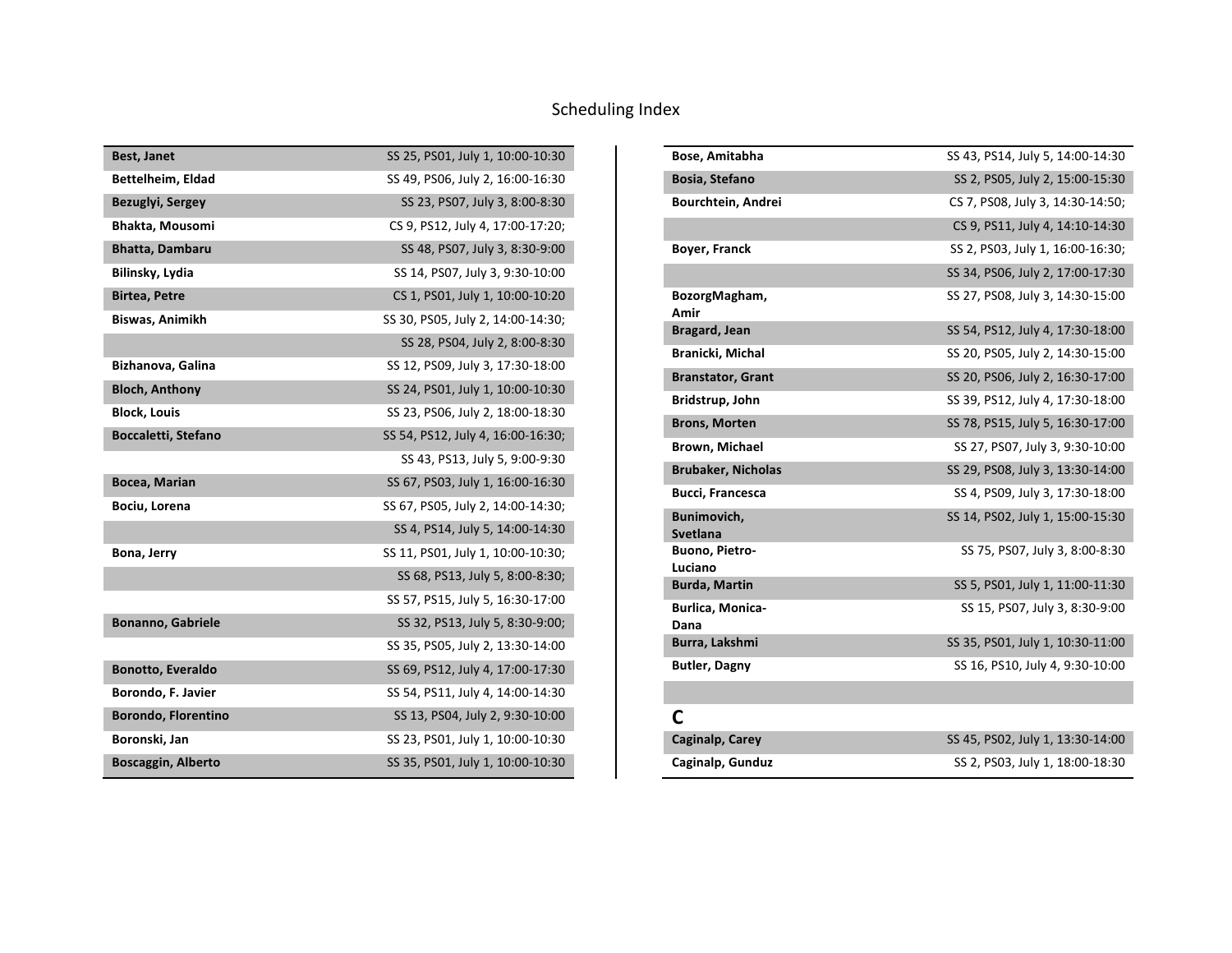| Cai, Xiaoyun                              | CS 9, PS10, July 4, 8:20-8:40     |
|-------------------------------------------|-----------------------------------|
| Calini, Annalisa                          | SS 67, PS02, July 1, 14:30-15:00  |
| Calleja, Renato                           | SS 13, PS03, July 1, 17:30-18:00  |
| Calvo-Jurado,<br>Carmen                   | SS 45, PS03, July 1, 16:00-16:30  |
| Camassa, Roberto                          | SS 19, PS04, July 2, 9:00-9:30    |
| Cameron, Maria                            | SS 44, PS14, July 5, 14:00-14:30  |
| Cances, Eric                              | SS 80, PS15, July 5, 16:00-16:30  |
| Candela, Anna Maria                       | SS 32, PS15, July 5, 16:30-17:00  |
| <b>Candito, Pasquale</b>                  | SS 32, PS13, July 5, 9:30-10:00;  |
|                                           | SS 35, PS05, July 2, 14:00-14:30  |
| Cano, Begona                              | SS 80, PS13, July 5, 9:00-9:30    |
| Cano-Casanova,<br>Santiago                | SS 55, PS10, July 4, 8:30-9:00    |
| <b>Cantrell, Robert</b><br><b>Stephen</b> | SS 55, PS14, July 5, 14:00-14:30; |
|                                           | SS 16, PS12, July 4, 16:30-17:00  |
| <b>Caraballo, Tomas</b>                   | SS 45, PS01, July 1, 11:30-12:00  |
| Carl, Siegfried                           | SS 32, PS12, July 4, 16:00-16:30  |
| Casal, Alfonso                            | SS 69, PS09, July 3, 17:30-18:00  |
| Castro, Sofia                             | SS 75, PS05, July 2, 15:00-15:30  |
| Cavalcanti, Marcelo                       | SS 41, PS07, July 3, 9:30-10:00;  |
|                                           | SS 4, PS14, July 5, 13:30-14:00   |
| Ceci, Shaun                               | SS 67, PS06, July 2, 16:00-16:30  |
| Celik, Karaaslanli<br>Canan               | SS 68, PS11, July 4, 14:00-14:30  |
| Chang, Lara Hector                        | SS 6, PS11, July 4, 14:30-15:00   |
| CharV£o, Ruy                              | SS 41, PS11, July 4, 13:30-14:00  |
| <b>Chauviere, Arnaud</b>                  | SS 31, PS03, July 1, 16:30-17:00  |

| Chawanya, Tsuyoshi        | SS 75, PS07, July 3, 9:30-10:00   |
|---------------------------|-----------------------------------|
| Cheban, David             | SS 63, PS01, July 1, 10:00-10:30  |
| <b>Chebanov, Dmitriy</b>  | CS 2, PS02, July 1, 14:10-14:30   |
| <b>Chekroun, Mickael</b>  | SS 11, PS01, July 1, 10:30-11:00; |
|                           | SS 44, PS12, July 4, 16:00-16:30  |
| Chemetov, Nikolai         | SS 34, PS09, July 3, 16:30-17:00  |
| Chen, Duan                | SS 31, PS04, July 2, 9:30-10:00   |
| Chen, Fengxin             | SS 42, PS08, July 3, 15:00-15:30; |
|                           | SS 18, PS09, July 3, 17:00-17:30  |
| Chen, Hongqiu             | SS 68, PS14, July 5, 13:30-14:00; |
|                           | SS 67, PS06, July 2, 17:00-17:30; |
|                           | SS 57, PS14, July 5, 14:30-15:00; |
| Chen, Ming                | SS 48, PS05, July 2, 15:00-15:30; |
|                           | SS 82, PS08, July 3, 14:00-14:30  |
| Chen, Shaohua             | SS 42, PS12, July 4, 17:00-17:30; |
|                           | SS 80, PS15, July 5, 17:30-18:00  |
| Chen, Thomas              | SS 21, PS06, July 2, 16:00-16:30  |
| Chen, Yan-Yu              | SS 8, PS12, July 4, 16:30-17:00   |
| Chen, Zhiping             | SS 9, PS08, July 3, 14:30-15:00   |
| Cheng, Bin                | SS 11, PS01, July 1, 11:00-11:30  |
| <b>Cherfils, Laurence</b> | SS 2, PS03, July 1, 17:00-17:30   |
| Chern, Jann-Long          | SS 33, PS06, July 2, 16:00-16:30; |
| <b>Cheskidov, Alexey</b>  | SS 63, PS01, July 1, 10:30-11:00; |
|                           | SS 30, PS05, July 2, 15:00-15:30  |
| Chhay, Marx               | SS 24, PS04, July 2, 9:30-10:00   |
| Chhetri, Maya             | SS 16, PS11, July 4, 14:00-14:30  |
| Chiang, Shihchung         | SS 67, PS04, July 2, 9:00-9:30    |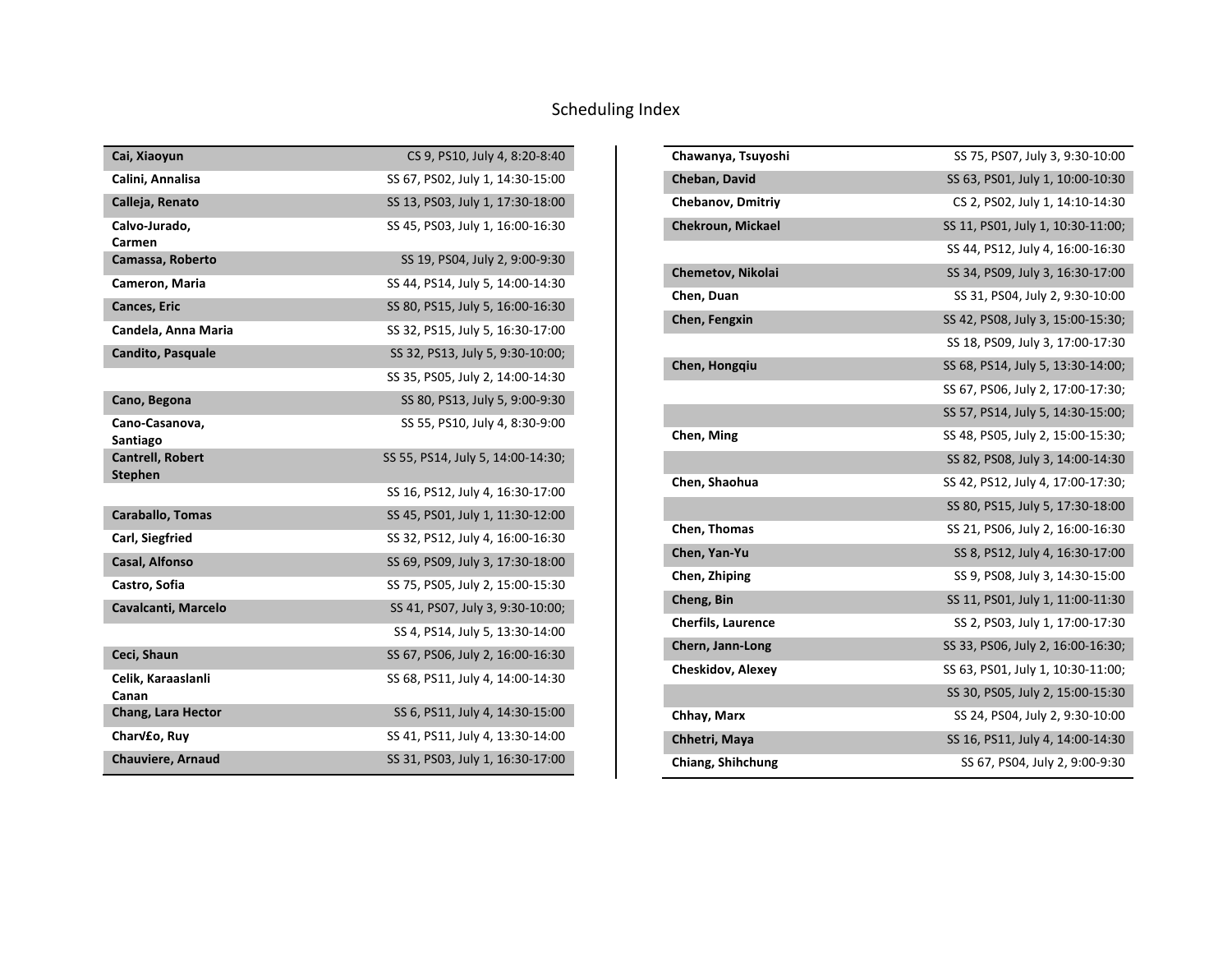| Chiba, Hayato              | SS 33, PS05, July 2, 14:30-15:00; |
|----------------------------|-----------------------------------|
|                            | SS 17, PS09, July 3, 16:00-16:30  |
| <b>Chin-Quee, Duane</b>    | CS 2, PS03, July 1, 16:00-16:20   |
| Chinni, Antonia            | SS 32, PS11, July 4, 15:00-15:30; |
|                            | SS 35, PS05, July 2, 14:30-15:00  |
| Chkifa, Moulay<br>Abdellah | SS 53, PS06, July 2, 16:30-17:00  |
| Choboter, Paul             | SS 73, PS01, July 1, 10:30-11:00  |
| Choe, Hijun                | SS 77, PS05, July 2, 14:30-15:00  |
| <b>Choffrut, Antoine</b>   | SS 62, PS11, July 4, 13:30-14:00  |
| Choi, Narknyul             | CS 1, PS02, July 1, 13:30-13:50   |
| Chong, Dazhi               | SS 9, PS08, July 3, 15:00-15:30   |
| Chrayteh, Houssam          | SS 11, PS01, July 1, 11:30-12:00  |
| Christov, Ivan             | SS 4, PS11, July 4, 14:00-14:30   |
| Chu, Hahng-Yun             | SS 62, PS13, July 5, 8:30-9:00    |
| Chu, Jifeng                | SS 68, PS12, July 4, 16:00-16:30  |
| Chung, Yeojin              | SS 44, PS14, July 5, 14:30-15:00  |
| Cipriano, Fernanda         | SS 12, PS08, July 3, 14:30-15:00  |
| Ciupe, Stanca              | CS 4, PS13, July 5, 9:00-9:20     |
| Cohen, David               | SS 80, PS13, July 5, 9:30-10:00   |
| Cojocaru, Monica           | SS 58, PS09, July 3, 18:00-18:30  |
| Colombo, Leonardo          | SS 24, PS03, July 1, 17:00-17:30  |
| Comanescu, Dan             | CS 2, PS02, July 1, 14:30-14:50   |
| Correia, Maria             | SS 23, PS03, July 1, 17:30-18:00; |
|                            | SS 51, PS12, July 4, 16:00-16:30  |
| Cortazar, Carmen           | SS 26, PS09, July 3, 18:00-18:30  |
| Cortissoz, Jean            | SS 42, PS10, July 4, 9:00-9:30    |
| <b>Cosner, Chris</b>       | SS 6, PS10, July 4, 8:00-8:30;    |

|                             | SS 55, PS14, July 5, 14:30-15:00  |
|-----------------------------|-----------------------------------|
| Costa, David                | SS 55, PS12, July 4, 16:30-17:00; |
|                             | SS 26, PS07, July 3, 8:00-8:30    |
| <b>Coti Zelati, Michele</b> | SS 2, PS06, July 2, 16:30-17:00   |
| Coville, Jerome             | SS 6, PS10, July 4, 8:30-9:00     |
| Cowen, Michael              | CS 4, PS13, July 5, 9:40-10:00    |
| Criado, Regino              | SS 54, PS10, July 4, 9:00-9:30    |
| Crowdy, Darren              | SS 49, PS02, July 1, 14:00-14:30  |
| Cruz, Jose                  | SS 58, PS07, July 3, 8:30-9:00    |
| Cruzeiro, Ana Bela          | SS 24, PS02, July 1, 13:30-14:00  |
| Cuesta, Eduardo             | SS 52, PS09, July 3, 17:00-17:30  |
| Curto, Carina               | SS 43, PS12, July 4, 16:00-16:30  |
| Curtu, Rodica               | SS 78, PS13, July 5, 8:30-9:00    |

#### **D**

| D'Agui, Giuseppina | SS 32, PS12, July 4, 16:30-17:00; |
|--------------------|-----------------------------------|
|                    | SS 35, PS05, July 2, 15:00-15:30  |
| D'Orsogna, Maria   | SS 3, PS08, July 3, 13:30-14:00;  |
|                    | SS 64, PS03, July 1, 16:00-16:30  |
| da Silva, Daniel   | SS 48, PS08, July 3, 14:30-15:00  |
| Dabas, Jaydev      | CS 1, PS02, July 1, 14:30-14:50   |
| Dai, Mimi          | SS 77, PS04, July 2, 8:30-9:00;   |
|                    | SS 63, PS01, July 1, 11:00-11:30  |
| Dai, Shibin        | SS 34, PS06, July 2, 17:30-18:00; |
|                    | SS 49, PS02, July 1, 13:30-14:00  |
| Dalbono, Francesca | SS 35, PS01, July 1, 11:00-11:30  |
| Damanik, David     | SS 21, PS09, July 3, 17:30-18:00  |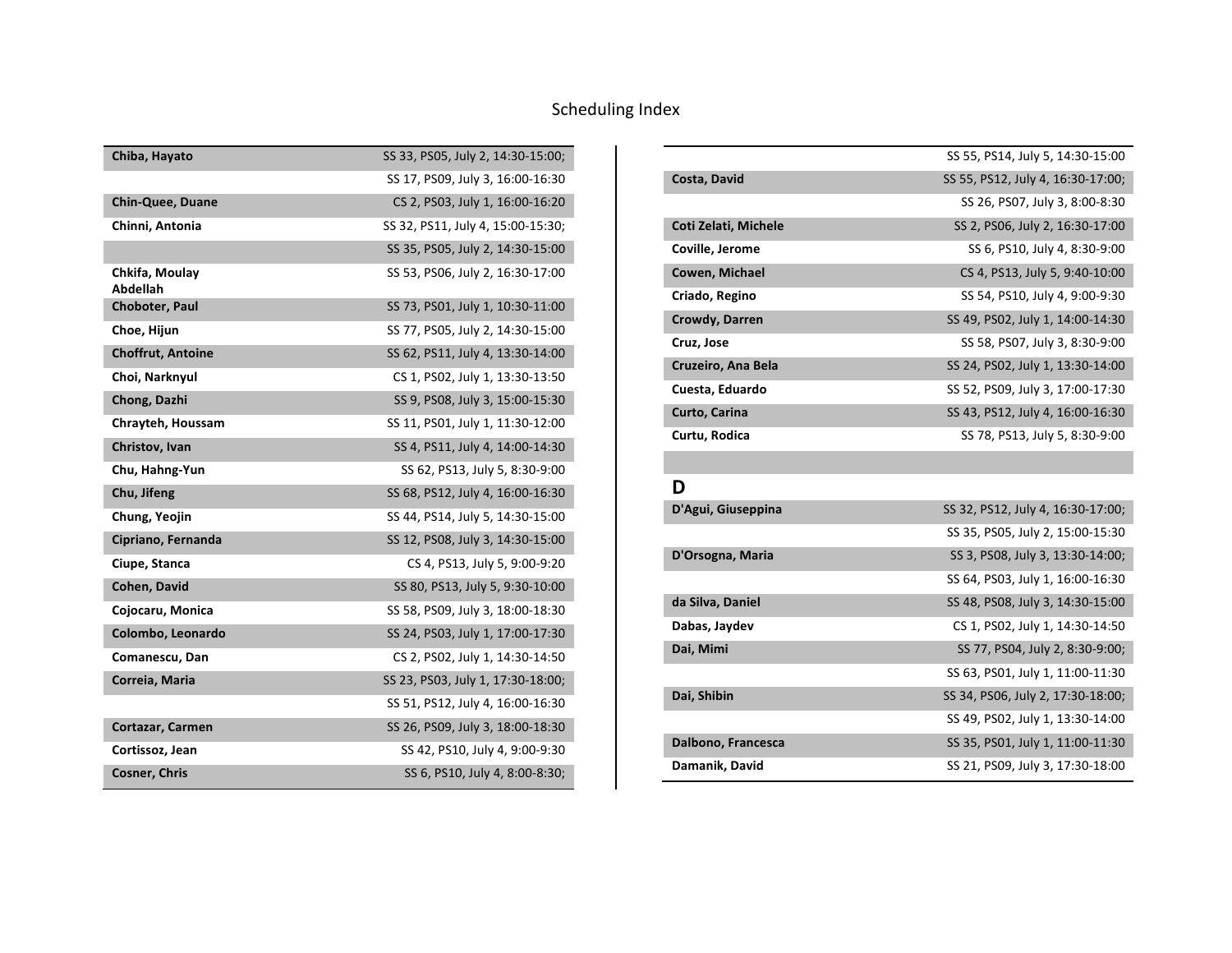| Dambrine, Julien          | SS 2, PS04, July 2, 8:30-9:00     |
|---------------------------|-----------------------------------|
| Danaila, Ionut            | SS 80, PS13, July 5, 8:00-8:30    |
| Daniele, Patrizia         | SS 58, PS07, July 3, 9:30-10:00   |
| Darve, Eric               | SS 10, PS08, July 3, 14:30-15:00  |
| Dascal, Judita            | CS 2, PS01, July 1, 11:00-11:20   |
| Davidson, Melissa         | SS 48, PS06, July 2, 17:00-17:30  |
| Davila, Juan              | SS 29, PS08, July 3, 14:00-14:30; |
|                           | SS 6, PS10, July 4, 9:00-9:30     |
| Day, Judy                 | SS 25, PS04, July 2, 9:00-9:30    |
| De Gaetano, Andrea        | SS 14, PS01, July 1, 10:30-11:00; |
|                           | SS 31, PS04, July 2, 8:30-9:00    |
| de Leon, Manuel           | SS 24, PS05, July 2, 13:30-14:00  |
| De Maesschalck,<br>Peter  | SS 17, PS07, July 3, 9:00-9:30    |
| De Witte, Virginie        | CS 10, PS01, July 1, 11:00-11:20  |
| <b>DeAngelis, Donald</b>  | SS 6, PS08, July 3, 13:30-14:00   |
| del Rio, Rafael           | SS 21, PS06, July 2, 17:30-18:00  |
| Delitala, Marcello        | SS 61, PS12, July 4, 16:00-16:30  |
| Dell'Oro, Filippo         | SS 2, PS02, July 1, 14:00-14:30   |
| Demirci, Elif             | CS 7, PS03, July 1, 16:00-16:20   |
| Denny, Diane              | SS 72, PS03, July 1, 16:00-16:30  |
| <b>Desroches, Mathieu</b> | SS 17, PS07, July 3, 9:30-10:00;  |
|                           | SS 78, PS15, July 5, 16:00-16:30  |
| Dettmann, Carl            | SS 27, PS09, July 3, 17:30-18:00  |
| Deuring, Paul             | SS 77, PS10, July 4, 9:00-9:30    |
| DeVille, Lee              | SS 10, PS08, July 3, 14:00-14:30; |
|                           | SS 44, PS10, July 4, 9:00-9:30    |
| Dharmawardane,            | SS 42, PS08, July 3, 13:30-14:00  |

| Priyanjana                               |                                   |
|------------------------------------------|-----------------------------------|
| Di, Yana                                 | SS 81, PS07, July 3, 8:00-8:30    |
| Di Bella, Beatrice                       | SS 32, PS15, July 5, 17:00-17:30  |
| Di Plinio, Francesco                     | SS 77, PS04, July 2, 9:00-9:30;   |
|                                          | SS 63, PS01, July 1, 11:30-12:00  |
| Diaraf, Seck                             | SS 79, PS03, July 1, 17:00-17:30  |
| Dias, Juliana                            | SS 19, PS01, July 1, 10:30-11:00  |
| Diaz-Martin, Juan-<br>Carlos             | CS 7, PS03, July 1, 17:20-17:40   |
| Dogan, Abdulkadir                        | SS 22, PS06, July 2, 17:00-17:30  |
| Dolaptchiev, Stamen                      | SS 20, PS05, July 2, 13:30-14:00  |
| <b>Domingos</b><br>Cavalcanti, Val\'eria | SS 4, PS14, July 5, 14:30-15:00   |
| Donato, Maria<br><b>Bernadette</b>       | SS 58, PS09, July 3, 16:30-17:00  |
| Dong, Hongjie                            | SS 28, PS01, July 1, 10:30-11:00  |
| Dong, Wei                                | CS 9, PS12, July 4, 18:00-18:20   |
| Doumbe, Brice                            | SS 2, PS06, July 2, 17:00-17:30   |
| Du, Yihong                               | SS 1, PS13, July 5, 9:00-9:30;    |
|                                          | SS 33, PS05, July 2, 14:00-14:30  |
| Du, Zengji                               | SS 68, PS12, July 4, 17:00-17:30; |
|                                          | SS 22, PS07, July 3, 8:00-8:30    |
| Duan, Jun-Sheng                          | SS 39, PS11, July 4, 13:30-14:00  |
| Duan, Lixia                              | SS 25, PS06, July 2, 17:00-17:30  |
| <b>Dumortier, Freddy</b>                 | SS 17, PS07, July 3, 8:30-9:00    |
| Dung, Le                                 | SS 42, PS10, July 4, 8:30-9:00;   |
|                                          | SS 69, PS09, July 3, 16:00-16:30  |
| Dussan Angulo,<br><b>Martha Patricia</b> | SS 48, PS08, July 3, 14:00-14:30  |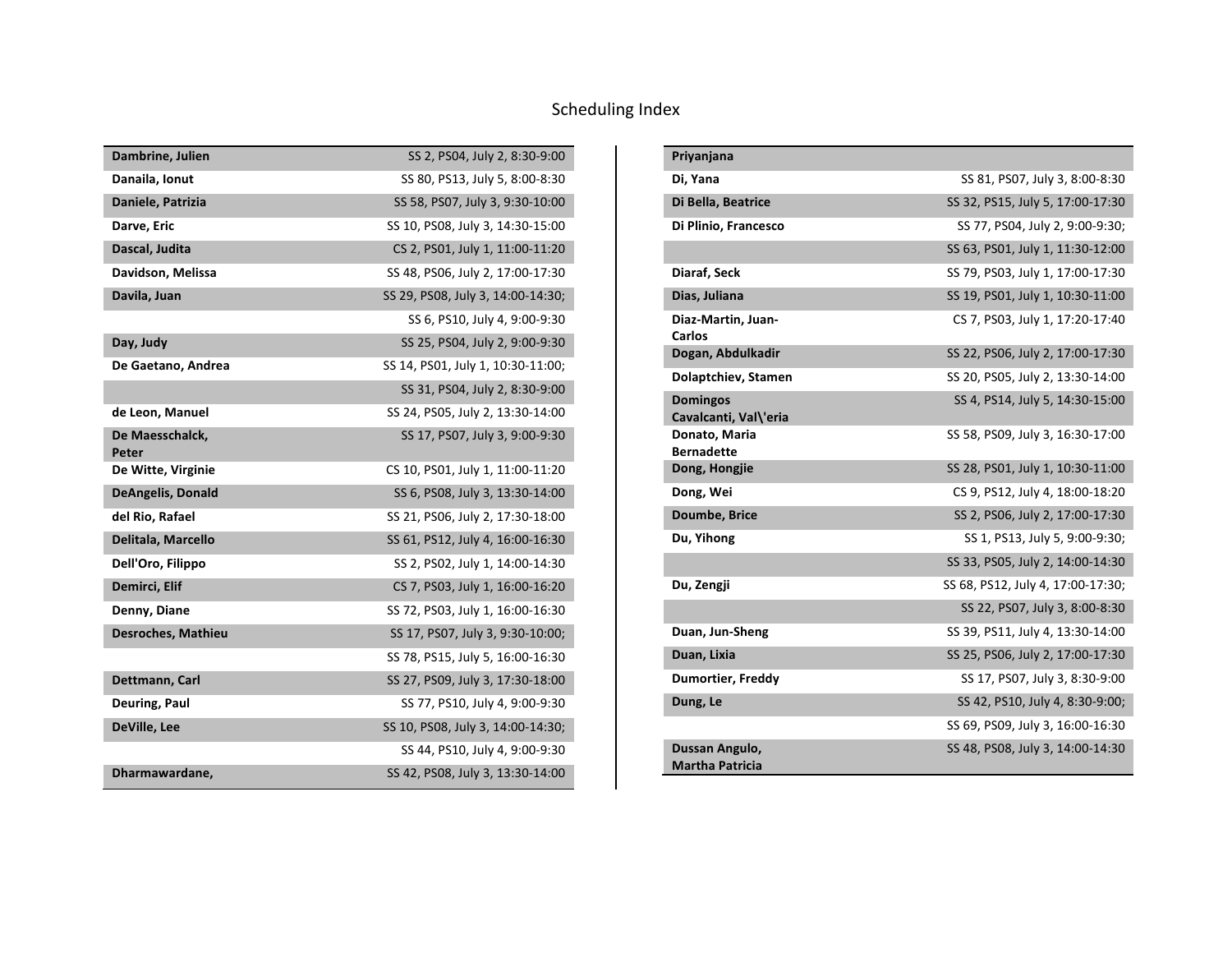| Dzhumabaev, Dulat              | CS 2, PS02, July 1, 13:50-14:10   |
|--------------------------------|-----------------------------------|
| D'Abbicco, Marcello            | SS 41, PS10, July 4, 8:00-8:30    |
|                                |                                   |
| E                              |                                   |
| Ehrlacher, Virginie            | SS 53, PS06, July 2, 17:00-17:30  |
| Eisenberg, Marisa              | SS 31, PS02, July 1, 14:00-14:30  |
| El Arwadi, Toufic              | SS 50, PS12, July 4, 16:00-16:30  |
| Elia, Cinzia                   | SS 10, PS12, July 4, 16:30-17:00  |
| <b>Elsey, Matthew</b>          | SS 49, PS03, July 1, 16:30-17:00  |
| Enatsu, Yoichi                 | SS 38, PS09, July 3, 17:30-18:00  |
| <b>Enderling, Heiko</b>        | SS 31, PS02, July 1, 15:00-15:30  |
| Enguicca, Ricardo              | SS 26, PS08, July 3, 14:00-14:30  |
| <b>Esenturk, Emre</b>          | SS 2, PS04, July 2, 9:00-9:30     |
| Esquivel-Avila, Jorge          | SS 15, PS03, July 1, 16:00-16:30  |
| Estrada, Ernesto               | SS 43, PS13, July 5, 9:30-10:00   |
| Etoua, Remy<br><b>Magloire</b> | CS 10, PS01, July 1, 10:20-10:40  |
| Evers, Joep                    | SS 64, PS03, July 1, 17:00-17:30; |
|                                | SS 15, PS08, July 3, 15:00-15:30  |

| . . |
|-----|
|     |
|     |

| Fabbri, Roberta       | SS 10, PS12, July 4, 16:00-16:30; |
|-----------------------|-----------------------------------|
|                       | SS 21, PS08, July 3, 14:30-15:00  |
| Fagan, William        | SS 6, PS08, July 3, 14:00-14:30   |
| <b>Falco, Antonio</b> | SS 53, PS05, July 2, 14:30-15:00  |
| Fang, Jian            | SS 8, PS11, July 4, 14:30-15:00   |
| Farazmand,            | SS 73, PS02, July 1, 14:00-14:30; |
| <b>Mohammad</b>       |                                   |

|                            | SS 30, PS06, July 2, 16:30-17:00  |
|----------------------------|-----------------------------------|
| Faye, Gregory              | SS 75, PS07, July 3, 9:00-9:30    |
| Faye, Ibrahima             | SS 79, PS02, July 1, 13:30-14:00  |
| Felli, Veronica            | SS 29, PS08, July 3, 14:30-15:00  |
| Feng, Wenying              | SS 22, PS06, July 2, 16:30-17:00; |
|                            | SS 9, PS09, July 3, 16:00-16:30   |
| Feng, Zhaosheng            | SS 14, PS04, July 2, 8:30-9:00;   |
|                            | SS 68, PS15, July 5, 17:30-18:00  |
| Fernandez, Claudio         | SS 41, PS10, July 4, 8:30-9:00    |
| Fernandez, Oscar           | SS 24, PS03, July 1, 16:00-16:30  |
| Ferreira, Helena           | SS 47, PS11, July 4, 13:30-14:00; |
|                            | SS 47, PS11, July 4, 14:00-14:30  |
| Fetecau, Razvan            | SS 3, PS05, July 2, 15:00-15:30;  |
|                            | SS 64, PS03, July 1, 16:30-17:00  |
| <b>Fewster, Nicholas</b>   | SS 35, PS01, July 1, 11:30-12:00  |
| Fialho, Joao               | SS 22, PS06, July 2, 17:30-18:00  |
| Field, Michael             | SS 75, PS05, July 2, 14:00-14:30  |
| <b>Filippakis, Michael</b> | SS 15, PS02, July 1, 15:00-15:30  |
| Fino, Ahmad                | SS 41, PS10, July 4, 9:30-10:00   |
| Fiorentino, Laura          | SS 73, PS02, July 1, 14:30-15:00  |
| Flaxman, Samuel            | SS 6, PS08, July 3, 14:30-15:00   |
| Forde, Jonathan            | SS 14, PS05, July 2, 15:00-15:30  |
| Foss, Mikil                | SS 4, PS11, July 4, 15:00-15:30   |
| Fox, Adam                  | CS 1, PS02, July 1, 14:10-14:30   |
| Franco, Luis               | CS 1, PS01, July 1, 10:20-10:40   |
| <b>Frenod, Emmanuel</b>    | SS 79, PS01, July 1, 10:00-10:30  |
| Frigon, Marlene            | SS 22, PS04, July 2, 9:30-10:00   |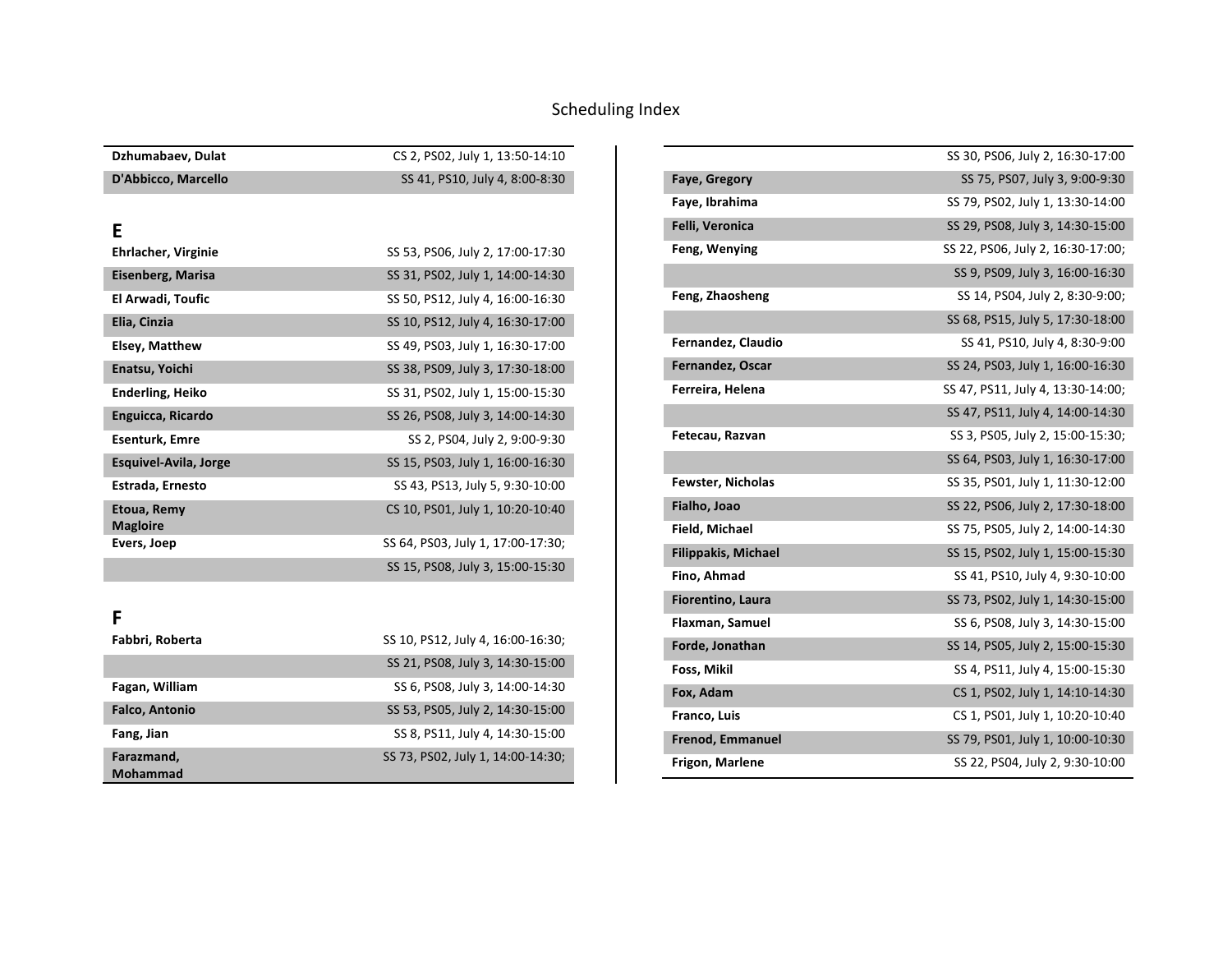| <b>Froyland, Gary</b>  | SS 27, PS09, July 3, 17:00-17:30; |
|------------------------|-----------------------------------|
|                        | SS 10, PS07, July 3, 8:00-8:30    |
| Fu, Xinchu             | SS 63, PS02, July 1, 13:30-14:00  |
| Fukao, Takeshi         | SS 64, PS04, July 2, 9:00-9:30    |
| <b>Fulton, Charles</b> | SS 84, PS13, July 5, 9:00-9:30;   |
|                        | SS 84, PS13, July 5, 9:30-10:00   |
| <b>Fury, Matthew</b>   | CS 9, PS12, July 4, 16:00-16:20   |
|                        |                                   |

# **G**<br>Gal, Ciprian

| Gal, Ciprian                     | SS 2, PS05, July 2, 14:30-15:00; |
|----------------------------------|----------------------------------|
|                                  | SS 4, PS12, July 4, 17:30-18:00  |
| <b>Galanthay, Theodore</b>       | CS 4, PS14, July 5, 14:10-14:30  |
| Galenko, Peter                   | SS 2, PS03, July 1, 17:30-18:00  |
| Galstyan, Anahit                 | SS 48, PS08, July 3, 15:00-15:30 |
| Gan, Shaobo                      | SS 35, PS02, July 1, 13:30-14:00 |
| Gao, Yinghui                     | SS 25, PS02, July 1, 14:30-15:00 |
| Garavello, Mauro                 | CS 9, PS12, July 4, 16:40-17:00  |
| Garba, Salisu                    | SS 70, PS06, July 2, 18:00-18:30 |
| Garcia Huidobro,<br><b>Marta</b> | SS 26, PS09, July 3, 16:30-17:00 |
| Garnier, Jimmy                   | SS 6, PS11, July 4, 13:30-14:00  |
| Garrido-Atienza,<br>Maria        | SS 45, PS02, July 1, 15:00-15:30 |
| Garrione, Maurizio               | SS 35, PS02, July 1, 14:00-14:30 |
| Gaudiello, Antonio               | SS 4, PS11, July 4, 14:30-15:00  |
| Gautero, Francois                | SS 23, PS03, July 1, 16:30-17:00 |
| Gay Balmaz, Francois             | SS 24, PS06, July 2, 16:00-16:30 |
| Georgiev, Svetlin                | SS 52, PS09, July 3, 16:00-16:30 |

| Ghazaryan, Anna                   | SS 17, PS08, July 3, 13:30-14:00; |
|-----------------------------------|-----------------------------------|
|                                   | SS 18, PS09, July 3, 16:00-16:30  |
| Giachetti, Daniela                | SS 42, PS10, July 4, 9:30-10:00   |
| <b>Giannakis, Dimitrios</b>       | SS 19, PS02, July 1, 14:00-14:30; |
|                                   | SS 20, PS06, July 2, 16:00-16:30  |
| Gibson, Peter                     | SS 50, PS12, July 4, 16:30-17:00  |
| Gidea, Marian                     | SS 13, PS02, July 1, 14:30-15:00  |
| Gie, Gung-Min                     | SS 12, PS07, July 3, 9:00-9:30    |
| Ginder, Elliott                   | SS 42, PS12, July 4, 16:30-17:00  |
| Giuffre, Sofia                    | SS 58, PS08, July 3, 14:00-14:30  |
| Gkioulekas,<br><b>Eleftherios</b> | SS 30, PS04, July 2, 8:00-8:30    |
| Glatt-Holtz, Nathan               | SS 11, PS02, July 1, 13:30-14:00; |
|                                   | SS 28, PS01, July 1, 11:00-11:30  |
| Glicksman, Martin                 | SS 49, PS03, July 1, 16:00-16:30  |
| <b>Glotov, Dmitry</b>             | SS 69, PS09, July 3, 17:00-17:30  |
| Goddard II, Jerome                | SS 16, PS12, July 4, 16:00-16:30  |
| Gofen, Alexander                  | SS 39, PS10, July 4, 9:00-9:30    |
| Golden, Kenneth                   | SS 73, PS01, July 1, 11:00-11:30  |
| Gorodetski, Anton                 | SS 21, PS08, July 3, 13:30-14:00; |
|                                   | SS 13, PS01, July 1, 10:30-11:00  |
| Gottwald, Georg                   | SS 20, PS04, July 2, 9:00-9:30    |
| Goubet, Olivier                   | SS 11, PS02, July 1, 14:00-14:30; |
|                                   | SS 2, PS02, July 1, 13:30-14:00   |
| Graber, Jameson                   | SS 4, PS09, July 3, 16:30-17:00   |
| Graef, John                       | SS 22, PS07, July 3, 9:00-9:30    |
| Graff, Grzegorz                   | SS 51, PS11, July 4, 14:00-14:30  |
| Grasselli, Maurizio               | SS 34, PS06, July 2, 16:30-17:00; |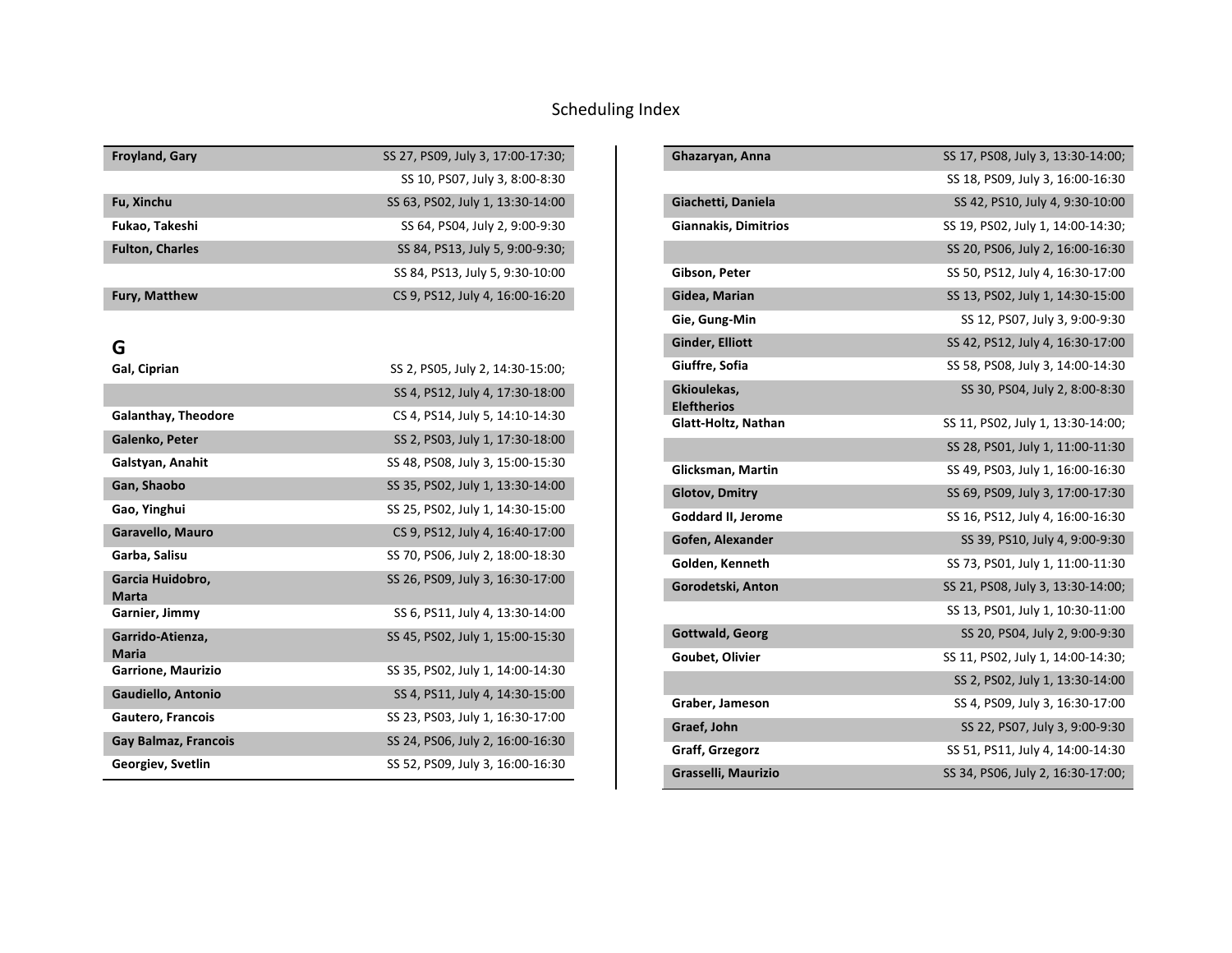|                                 | SS 45, PS07, July 3, 8:30-9:00;   |
|---------------------------------|-----------------------------------|
|                                 | SS 4, PS09, July 3, 17:00-17:30;  |
| Grayshan, Katelyn               | SS 48, PS05, July 2, 14:00-14:30  |
| <b>Grecksch, Wilfried</b>       | SS 45, PS02, July 1, 14:00-14:30; |
|                                 | SS 36, PS12, July 4, 18:00-18:30  |
| Green, Melissa                  | SS 27, PS08, July 3, 14:00-14:30  |
| Greenhalgh, Scott               | SS 58, PS09, July 3, 16:00-16:30  |
| Grigorieva, Ellina              | CS 6, PS10, July 4, 8:20-8:40     |
| Grooms, Ian                     | SS 19, PS03, July 1, 16:30-17:00  |
| <b>Gruen, Guenther</b>          | SS 2, PS06, July 2, 16:00-16:30   |
| Guerra, Ignacio                 | SS 26, PS08, July 3, 14:30-15:00; |
|                                 | SS 29, PS08, July 3, 15:00-15:30  |
| Guesmia, Aissa                  | SS 52, PS08, July 3, 13:30-14:00; |
|                                 | SS 41, PS07, July 3, 8:00-8:30    |
| Guidotti, Patrick               | SS 55, PS10, July 4, 9:30-10:00   |
| <b>Guillen, Nestor</b>          | SS 6, PS11, July 4, 14:00-14:30   |
| Gumel, Abba                     | SS 70, PS05, July 2, 15:00-15:30  |
| Gunesch, Roland                 | SS 23, PS01, July 1, 11:00-11:30  |
| Guo, Daniel                     | SS 28, PS03, July 1, 16:00-16:30  |
| Guo, Yixin                      | SS 25, PS01, July 1, 10:30-11:00  |
| Gurski, Katharine               | CS 7, PS03, July 1, 16:20-16:40   |
| Gutierrez Santacreu,<br>Juan    | SS 45, PS01, July 1, 10:30-11:00  |
| Guven Geredeli,<br>Pelin        | SS 4, PS15, July 5, 16:00-16:30   |
| Guzman Alonso, Elisa<br>Lavinia | SS 24, PS06, July 2, 17:30-18:00  |

| н                            |                                   |
|------------------------------|-----------------------------------|
| Haasdonk, Bernard            | SS 53, PS05, July 2, 15:00-15:30  |
| Habibi, Zakaria              | SS 79, PS01, July 1, 11:30-12:00  |
| Hagen, Thomas                | SS 4, PS10, July 4, 8:30-9:00     |
| Haller, George               | SS 27, PS07, July 3, 8:00-8:30;   |
|                              | SS 13, PS01, July 1, 11:30-12:00  |
| Hamouda, Makram              | SS 12, PS07, July 3, 9:30-10:00   |
| Han, Daozhi                  | SS 12, PS07, July 3, 8:30-9:00    |
| Han, Jongmin                 | SS 62, PS14, July 5, 13:30-14:00  |
| Hanin, Leonid                | SS 14, PS02, July 1, 14:00-14:30  |
| Harada, Junichi              | SS 15, PS08, July 3, 14:30-15:00  |
| Harlim, John                 | SS 79, PS04, July 2, 9:00-9:30;   |
|                              | SS 20, PS03, July 1, 16:00-16:30  |
| Haro, Alex                   | SS 13, PS04, July 2, 8:30-9:00;   |
|                              | SS 21, PS07, July 3, 9:30-10:00   |
| Hartmann, Carsten            | SS 10, PS10, July 4, 9:30-10:00   |
| Haruna, Taichi               | SS 51, PS10, July 4, 8:30-9:00    |
| Harvey, Emily                | SS 17, PS08, July 3, 14:00-14:30  |
| Hashimoto, Takahiro          | SS 15, PS07, July 3, 9:00-9:30    |
| Heffernan, Jane              | SS 70, PS01, July 1, 10:00-10:30; |
|                              | SS 9, PS09, July 3, 16:30-17:00   |
| Henderson, Johnny            | SS 22, PS04, July 2, 8:00-8:30    |
| <b>Henning, Patrick</b>      | SS 79, PS01, July 1, 11:00-11:30  |
| Herbei, Radu                 | SS 20, PS03, July 1, 17:30-18:00  |
| Hernandez-Duenas,<br>Gerardo | SS 19, PS01, July 1, 11:00-11:30  |
| Hessel-von Molo,<br>Mirko    | SS 10, PS11, July 4, 15:00-15:30  |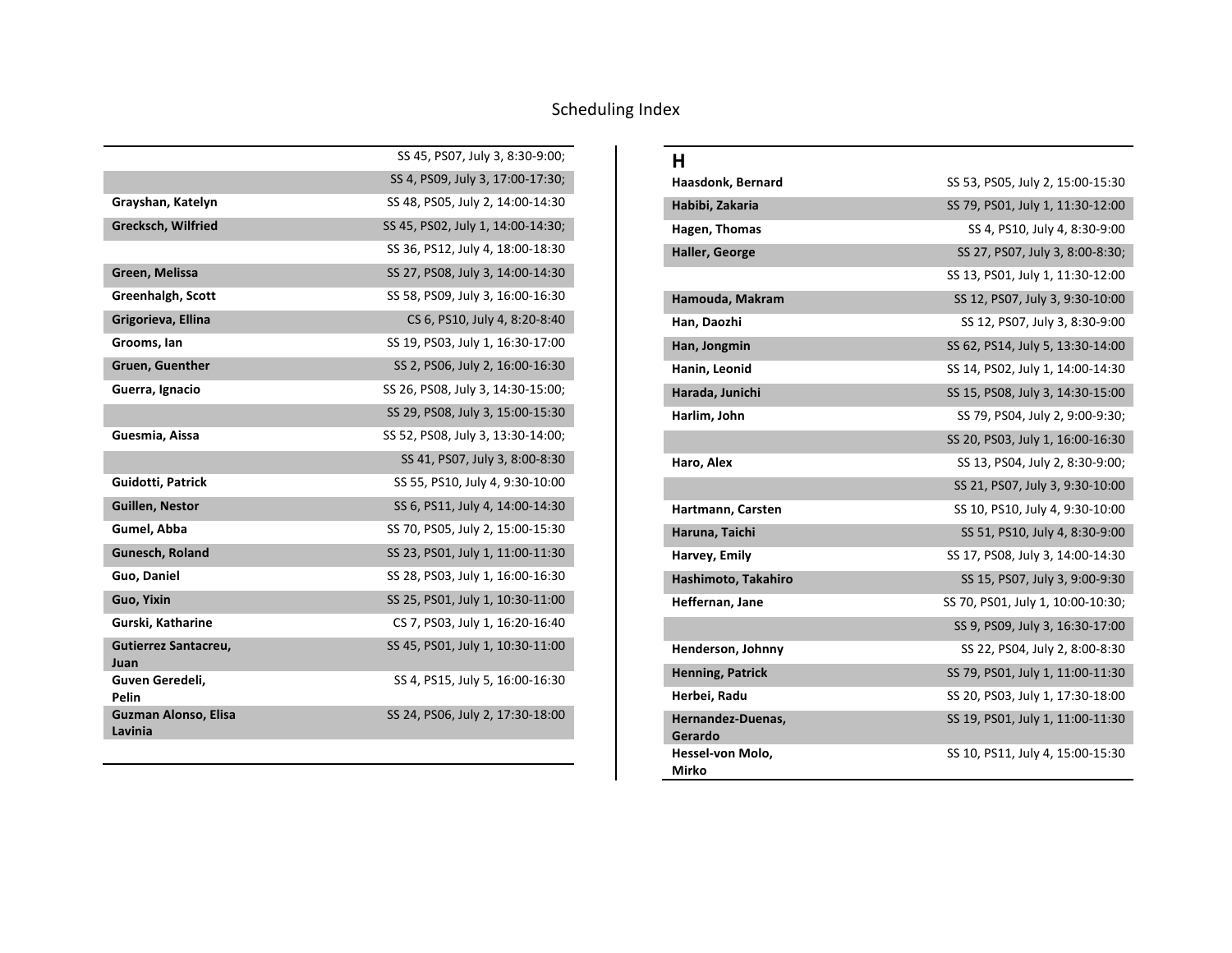| <b>Hetzer, Georg</b>    | SS 55, PS11, July 4, 14:30-15:00; |
|-------------------------|-----------------------------------|
|                         | SS 16, PS10, July 4, 8:00-8:30    |
| Hews, Sarah             | SS 14, PS06, July 2, 17:30-18:00  |
| Hidalgo, Arturo         | SS 69, PS12, July 4, 16:30-17:00  |
| Hillen, Thomas          | SS 31, PS02, July 1, 13:30-14:00  |
| Himonas, Alex           | SS 48, PS09, July 3, 17:00-17:30; |
|                         | SS 82, PS07, July 3, 8:30-9:00    |
| Hinow, Peter            | SS 67, PS02, July 1, 15:00-15:30; |
|                         | SS 31, PS03, July 1, 17:00-17:30  |
| Hinz, Michael           | SS 36, PS12, July 4, 17:30-18:00  |
| Hirstoaga, Sever        | SS 79, PS03, July 1, 16:30-17:00  |
| Hishida, Toshiaki       | SS 7, PS13, July 5, 8:30-9:00     |
| Hoang, Luan             | SS 62, PS11, July 4, 14:30-15:00  |
| Hoell, Nicholas         | CS 9, PS11, July 4, 14:30-14:50;  |
|                         | SS 50, PS12, July 4, 17:00-17:30  |
| Hogan, John             | CS 10, PS02, July 1, 13:30-13:50  |
| <b>Holliman, Curtis</b> | SS 48, PS07, July 3, 9:30-10:00   |
| Holmes, John            | SS 48, PS09, July 3, 16:30-17:00  |
| Hou, Xiaojie            | SS 18, PS09, July 3, 18:00-18:30  |
| Hsia, Chun-Hsiung       | SS 11, PS02, July 1, 14:30-15:00; |
|                         | SS 38, PS11, July 4, 14:00-14:30  |
| Hsu, Sze-Bi             | SS 55, PS11, July 4, 13:30-14:00; |
|                         | SS 14, PS03, July 1, 16:00-16:30  |
| Hu, Bei                 | SS 31, PS01, July 1, 11:30-12:00  |
| Hu, Changbing           | SS 14, PS01, July 1, 11:00-11:30; |
|                         | SS 28, PS01, July 1, 10:00-10:30  |
| Hu, Qingwen             | SS 67, PS05, July 2, 13:30-14:00  |

| Huang, Aimin                           | SS 11, PS05, July 2, 14:00-14:30  |
|----------------------------------------|-----------------------------------|
| Huang, Hsin-Yuan                       | SS 13, PS02, July 1, 15:00-15:30  |
| Huang, Jimmy                           | SS 9, PS09, July 3, 17:00-17:30   |
| Huang, Rui                             | SS 42, PS07, July 3, 8:30-9:00    |
| Huzak, Renato                          | SS 17, PS09, July 3, 16:30-17:00  |
|                                        |                                   |
|                                        |                                   |
| <b>Ibragimov, Akif</b>                 | SS 4, PS12, July 4, 16:30-17:00   |
| <b>Idczak, Dariusz</b>                 | SS 15, PS02, July 1, 13:30-14:00  |
| Ifrim, Mihaela                         | SS 48, PS07, July 3, 9:00-9:30    |
| Ikeda, Hideo                           | SS 8, PS12, July 4, 18:00-18:30   |
| Ikeda, Kota                            | SS 8, PS12, July 4, 16:00-16:30   |
| Ikehata, Ryo                           | SS 41, PS11, July 4, 14:00-14:30  |
| Ilhan, Onur Alp                        | SS 52, PS09, July 3, 17:30-18:00  |
| Infante Acevedo,<br><b>Jose Arturo</b> | SS 53, PS06, July 2, 16:00-16:30  |
| Ishida, Sachiko                        | SS 38, PS09, July 3, 17:00-17:30; |
|                                        | SS 61, PS12, July 4, 16:30-17:00  |
| Ishige, Kazuhiro                       | SS 1, PS05, July 2, 13:30-14:00   |
| Ishiwata, Michinori                    | SS 1, PS13, July 5, 8:30-9:00;    |
|                                        | SS 15, PS08, July 3, 13:30-14:00  |
| Israel, Haydi                          | SS 2, PS06, July 2, 17:30-18:00   |
| Itskov, Vladimir                       | SS 43, PS12, July 4, 17:00-17:30  |
| Izaguirre, Jesus                       | SS 5, PS03, July 1, 16:30-17:00   |
|                                        |                                   |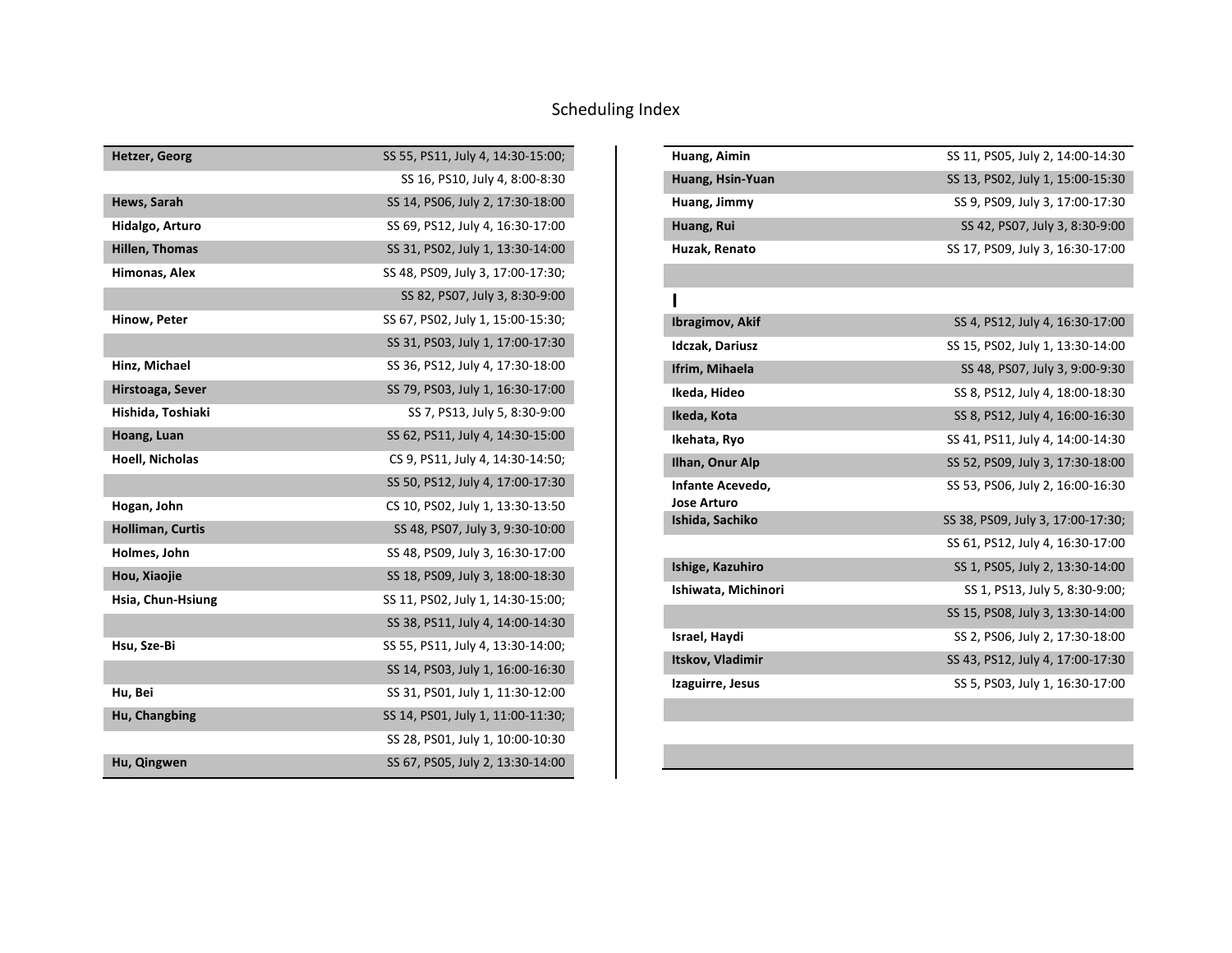| J                                 |                                   |
|-----------------------------------|-----------------------------------|
| Jabin, Pierre-<br><b>Emmanuel</b> | SS 76, PS05, July 2, 13:30-14:00  |
| Jafari, Hossein                   | SS 52, PS08, July 3, 14:00-14:30  |
| Jain, Harsh                       | SS 31, PS03, July 1, 17:30-18:00  |
| Jaiswal, Dilip Kumar              | CS 9, PS09, July 3, 18:00-18:20   |
| James, Wong                       | SS 22, PS04, July 2, 9:00-9:30    |
| Jankowski, Hanna                  | SS 9, PS09, July 3, 17:30-18:00   |
| Javaheri,<br><b>Mohammad</b>      | SS 23, PS04, July 2, 9:30-10:00   |
| Jebelean, Petru                   | SS 32, PS11, July 4, 14:00-14:30  |
| Jha, Navnit                       | SS 12, PS09, July 3, 17:00-17:30  |
| Ji, Xia                           | SS 80, PS15, July 5, 16:30-17:00  |
| Jia, Gao                          | SS 42, PS09, July 3, 16:30-17:00  |
| Jiang, Huigiang                   | SS 62, PS14, July 5, 14:30-15:00  |
| Jiang, Yi                         | SS 31, PS03, July 1, 16:00-16:30  |
| Jilkine, Alexandra                | SS 37, PS05, July 2, 13:30-14:00; |
|                                   | CS 4, PS13, July 5, 9:20-9:40     |
| Jimenez-Casas,<br>Angela          | SS 52, PS08, July 3, 14:30-15:00  |
| Jing, Tian                        | SS 68, PS13, July 5, 9:30-10:00   |
| Jolly, Michael                    | SS 30, PS06, July 2, 18:00-18:30  |
| Jordan, Pedro                     | SS 4, PS11, July 4, 13:30-14:00   |
| Juang, Jong                       | CS 10, PS02, July 1, 14:50-15:10  |
| Juiien, Keith                     | SS 19, PS03, July 1, 16:00-16:30  |
| Jung, Chang-Yeol                  | SS 12, PS08, July 3, 14:00-14:30  |
| Junge, Oliver                     | SS 10, PS10, July 4, 8:00-8:30    |
| Junxiang, Xu                      | SS 82, PS08, July 3, 15:00-15:30  |

#### **K**

| Kabeya, Yoshitsugu     | SS 38, PS08, July 3, 14:00-14:30  |
|------------------------|-----------------------------------|
| Kadirbayeva, Zhazira   | CS 2, PS03, July 1, 16:20-16:40   |
| Kahng, Byungik         | SS 23, PS01, July 1, 11:30-12:00; |
|                        | SS 67, PS03, July 1, 17:00-17:30  |
| Kalappattil, Lakshmi   | SS 16, PS10, July 4, 9:00-9:30    |
| Kan-on, Yukio          | SS 8, PS13, July 5, 8:00-8:30     |
| Kanagawa, Shuya        | SS 68, PS15, July 5, 16:30-17:00; |
|                        | SS 46, PS10, July 4, 9:30-10:00   |
| Kaneko, Yuki           | SS 38, PS12, July 4, 16:00-16:30  |
| Kang, Kyungkeun        | SS 62, PS11, July 4, 15:00-15:30  |
| Kang, Yun              | SS 14, PS05, July 2, 13:30-14:00  |
| Kano, Risei            | SS 64, PS01, July 1, 10:30-11:00  |
| Karapetyan, David      | SS 48, PS09, July 3, 17:30-18:00  |
| Karjanto, Natanael     | SS 57, PS14, July 5, 13:30-14:00  |
| Karp, Lavi             | SS 49, PS01, July 1, 10:00-10:30; |
|                        | SS 48, PS07, July 3, 8:00-8:30    |
| Karper, Trygve         | SS 7, PS13, July 5, 9:00-9:30     |
| Karrasch, Daniel       | SS 10, PS07, July 3, 8:30-9:00    |
| Kaslik, Eva            | SS 52, PS07, July 3, 9:30-10:00   |
| <b>Keating, Shane</b>  | SS 20, PS04, July 2, 8:30-9:00;   |
|                        | SS 19, PS02, July 1, 13:30-14:00  |
| <b>Keesling, James</b> | SS 23, PS07, July 3, 8:30-9:00;   |
|                        | SS 47, PS11, July 4, 14:30-15:00  |
| Keller, Diana          | SS 36, PS12, July 4, 16:30-17:00  |
| Keller, Karsten        | SS 51, PS12, July 4, 16:30-17:00  |
| Kelliher, James        | SS 12, PS09, July 3, 16:00-16:30; |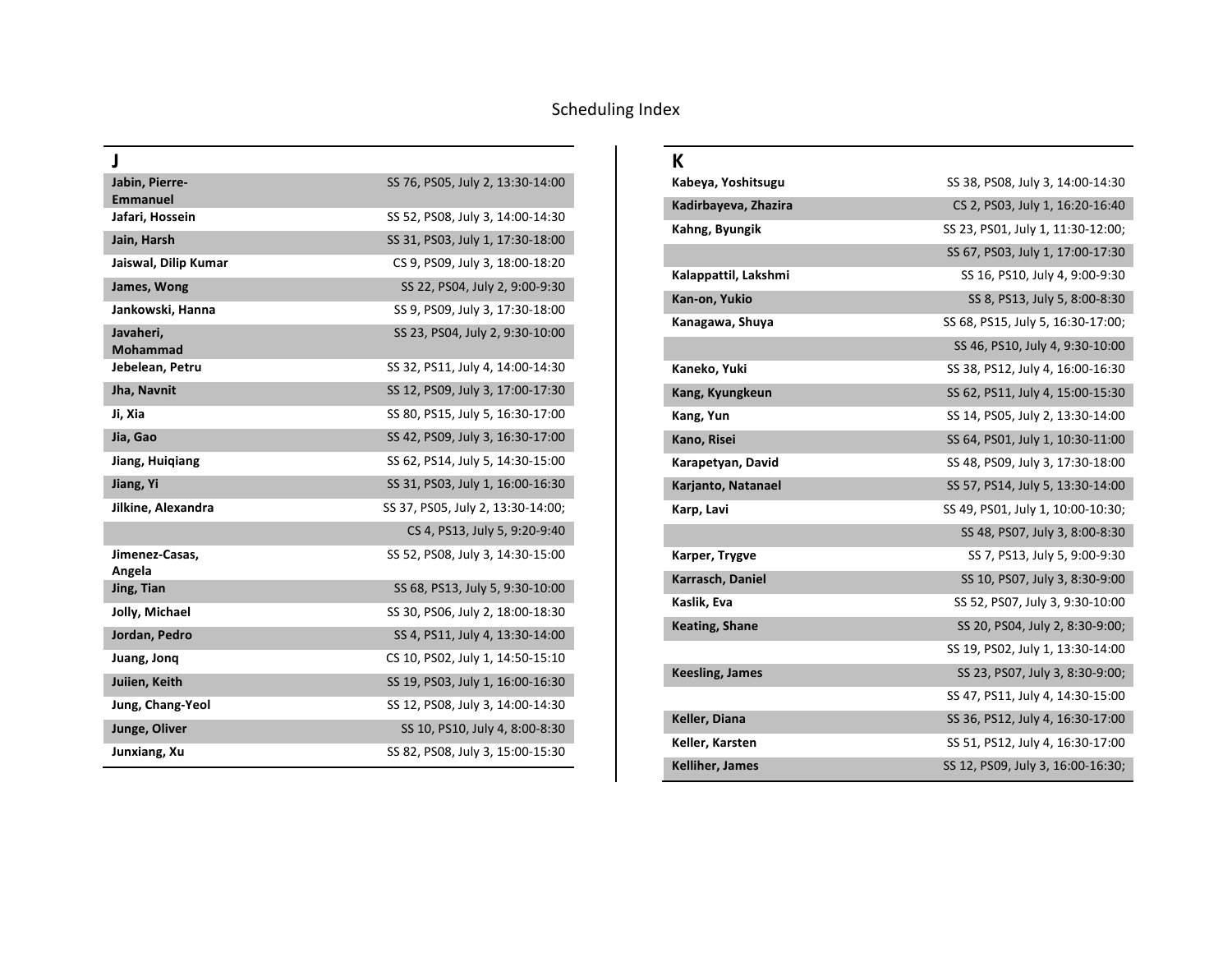|                          | SS 28, PS02, July 1, 15:00-15:30 |
|--------------------------|----------------------------------|
| <b>Kelly, Scott</b>      | CS 2, PS03, July 1, 17:00-17:20  |
| Kemp, Paula              | CS 7, PS03, July 1, 18:00-18:20  |
| Kenmochi, Nobuyuki       | SS 64, PS01, July 1, 10:00-10:30 |
| Kennedy, Judy            | SS 23, PS02, July 1, 14:00-14:30 |
| Khalique, Chaudry        | SS 72, PS04, July 2, 9:00-9:30   |
| Khan, Adnan              | SS 70, PS06, July 2, 16:30-17:00 |
| Khan, Muhammad           | SS 72, PS04, July 2, 8:00-8:30   |
| Khanal, Netra            | SS 57, PS15, July 5, 17:00-17:30 |
| <b>Khavinson, Dmitry</b> | SS 49, PS01, July 1, 11:00-11:30 |
| Khouider, Boualem        | SS 44, PS12, July 4, 16:30-17:00 |
| Kieu, Thinh              | SS 25, PS02, July 1, 14:00-14:30 |
| Kikuchi, Koji            | SS 42, PS11, July 4, 15:00-15:30 |
| Kim, Chan-Gyun           | SS 33, PS09, July 3, 16:30-17:00 |
| Kim, Hyejin              | CS 9, PS09, July 3, 16:40-17:00; |
|                          | SS 45, PS01, July 1, 11:00-11:30 |
| Kim, Namhee              | SS 5, PS02, July 1, 14:30-15:00  |
| Kim, Sungwhan            | SS 50, PS12, July 4, 17:30-18:00 |
| Kim, Yangjin             | SS 31, PS01, July 1, 11:00-11:30 |
| King, Deborah            | SS 23, PS06, July 2, 17:00-17:30 |
| Kirwan, A                | SS 27, PS06, July 2, 17:30-18:00 |
| Klein, Avraham           | SS 49, PS06, July 2, 16:30-17:00 |
| Knio, Omar               | SS 20, PS06, July 2, 17:30-18:00 |
| Knobloch, Juergen        | SS 75, PS06, July 2, 17:00-17:30 |
| Ko, Eunkyung             | SS 16, PS13, July 5, 8:30-9:00   |
| Ko, Wonlyul              | SS 72, PS04, July 2, 9:30-10:00  |
| Kobayasi, Kazuo          | SS 15, PS06, July 2, 16:00-16:30 |

| Kobilarov, Marin                 | SS 24, PS03, July 1, 17:30-18:00  |
|----------------------------------|-----------------------------------|
| Koch, Hans                       | SS 38, PS11, July 4, 15:00-15:30  |
| Kohler, Dominic                  | CS 7, PS08, July 3, 13:30-13:50   |
| Kolokolnikov,<br><b>Theodore</b> | SS 3, PS04, July 2, 9:30-10:00;   |
|                                  | SS 29, PS09, July 3, 16:00-16:30  |
| Koltai, Peter                    | SS 10, PS10, July 4, 8:30-9:00    |
| <b>Komornik, Vilmos</b>          | SS 4, PS10, July 4, 9:30-10:00    |
| Kong, Liang                      | SS 69, PS10, July 4, 9:00-9:30    |
| Kong, Lingju                     | SS 22, PS05, July 2, 13:30-14:00  |
| Koo, Namjip                      | SS 52, PS09, July 3, 16:30-17:00  |
| Kosmatov, Nickolai               | SS 22, PS04, July 2, 8:30-9:00    |
| Kosovalic, Nemanja               | SS 14, PS04, July 2, 9:00-9:30    |
| Kostelich, Eric                  | SS 20, PS04, July 2, 9:30-10:00   |
| Kovacic, Gregor                  | SS 44, PS14, July 5, 13:30-14:00  |
| Kovats, Jay                      | SS 47, PS11, July 4, 15:00-15:30  |
| Kowar, Richard                   | SS 80, PS14, July 5, 15:00-15:30  |
| Kreml, Ondrej                    | SS 77, PS06, July 2, 16:30-17:00  |
| Krueger, Helge                   | SS 21, PS08, July 3, 15:00-15:30  |
| Krupa, Maciej                    | SS 78, PS13, July 5, 9:00-9:30;   |
|                                  | SS 75, PS05, July 2, 14:30-15:00  |
| Ku, Se-Hyun                      | SS 62, PS13, July 5, 8:00-8:30    |
| Kuang, Yang                      | SS 31, PS01, July 1, 10:30-11:00; |
|                                  | SS 70, PS01, July 1, 11:00-11:30  |
| Kubo, Akisato                    | SS 15, PS03, July 1, 16:30-17:00  |
| Kubo, Hideo                      | SS 4, PS13, July 5, 8:00-8:30;    |
|                                  | SS 41, PS08, July 3, 14:30-15:00  |
| Kubo, Masahiro                   | SS 15, PS06, July 2, 16:30-17:00  |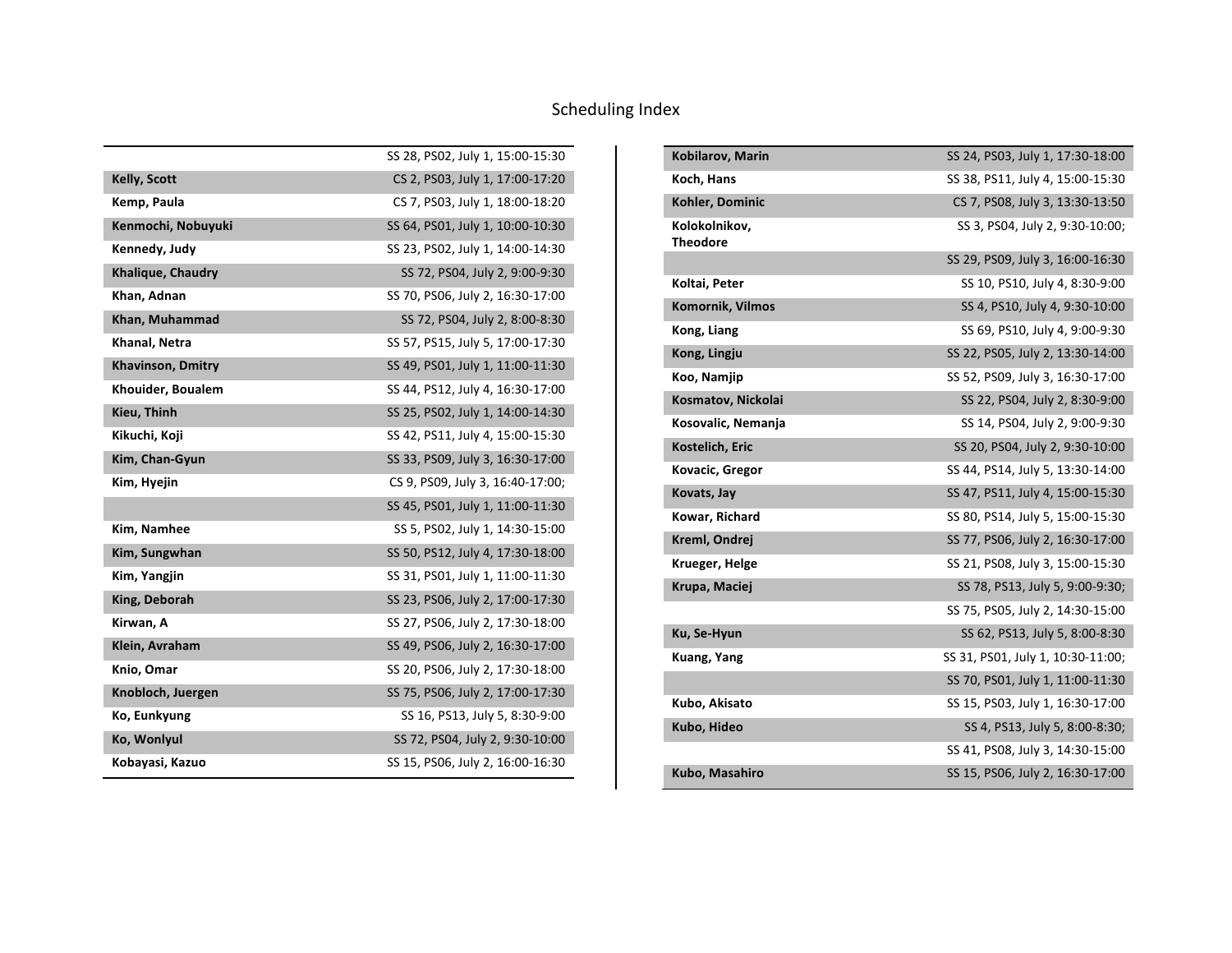| Kumar, Atul               | CS 9, PS09, July 3, 17:40-18:00  |
|---------------------------|----------------------------------|
| <b>Kumar, Manish</b>      | SS 3, PS07, July 3, 9:30-10:00   |
| Kumazaki, Kota            | SS 64, PS02, July 1, 14:00-14:30 |
| Kurths, Juergen           | SS 51, PS12, July 4, 18:00-18:30 |
| Kuto, Kousuke             | SS 38, PS09, July 3, 16:30-17:00 |
| <b>Kwietniak, Dominik</b> | SS 23, PS07, July 3, 9:00-9:30   |

#### **L**

| Lam, King-Yeung                  | SS 6, PS09, July 3, 16:30-17:00;  |
|----------------------------------|-----------------------------------|
|                                  | SS 69, PS10, July 4, 8:00-8:30    |
| Langa, Jose A                    | SS 10, PS09, July 3, 16:30-17:00  |
| Larios, Adam                     | SS 30, PS06, July 2, 17:30-18:00  |
| Lasiecka, Irena                  | SS 7, PS13, July 5, 9:30-10:00;   |
|                                  | SS 2, PS06, July 2, 18:00-18:30   |
| Latifizadeh,<br><b>Habibolla</b> | SS 72, PS03, July 1, 17:00-17:30  |
| Laurent, Thomas                  | SS 3, PS05, July 2, 14:30-15:00   |
| Lazzo, Monica                    | SS 26, PS09, July 3, 16:00-16:30  |
| Ledzewicz, Urszula               | SS 14, PS02, July 1, 13:30-14:00; |
|                                  |                                   |
|                                  | SS 31, PS01, July 1, 10:00-10:30  |
| Lee, Eun Kyoung                  | SS 16, PS11, July 4, 15:00-15:30  |
| Lee, Ho                          | SS 62, PS11, July 4, 14:00-14:30  |
| Lee, Jihoon                      | SS 62, PS12, July 4, 16:30-17:00  |
| Lee, Jyh-Hao                     | SS 57, PS15, July 5, 16:00-16:30  |
| Lee, Keonhee                     | SS 23, PS05, July 2, 14:00-14:30  |
| Lee, Manseob                     | SS 23, PS05, July 2, 14:30-15:00  |

| Legoll, Frederic    | SS 80, PS14, July 5, 14:00-14:30; |
|---------------------|-----------------------------------|
|                     | SS 79, PS04, July 2, 8:30-9:00    |
| Lehotzky, David     | SS 67, PS06, July 2, 16:30-17:00  |
| Lei, Jinzhi         | SS 25, PS02, July 1, 13:30-14:00; |
|                     | SS 37, PS05, July 2, 14:00-14:30  |
| Lelievre, Tony      | SS 5, PS03, July 1, 17:00-17:30;  |
|                     | SS 80, PS14, July 5, 14:30-15:00  |
| LeMesurier, Brenton | SS 67, PS03, July 1, 16:30-17:00  |
| Leonard, Christian  | SS 24, PS02, July 1, 14:30-15:00  |
| Lerman, Kristina    | SS 3, PS06, July 2, 17:30-18:00   |
| Levaggi, Laura      | SS 15, PS02, July 1, 14:30-15:00  |
| Levy, Doron         | SS 37, PS05, July 2, 14:30-15:00  |
| Li, Bingtuan        | SS 14, PS03, July 1, 17:30-18:00  |
| Li, Cuiping         | CS 4, PS15, July 5, 16:20-16:40   |
| Li, Jiaxu           | SS 68, PS10, July 4, 8:30-9:00;   |
|                     | SS 14, PS01, July 1, 11:30-12:00  |
| Li, Junfang         | SS 26, PS07, July 3, 9:30-10:00   |
| Li, Shuwang         | SS 34, PS08, July 3, 13:30-14:00  |
| Li, Wan-Tong        | SS 14, PS04, July 2, 8:00-8:30    |
| Li, Xiaosheng       | SS 50, PS13, July 5, 8:00-8:30;   |
|                     | SS 28, PS03, July 1, 16:30-17:00  |
| Li, Y. Charles      | SS 28, PS02, July 1, 14:30-15:00; |
|                     | SS 68, PS10, July 4, 8:00-8:30    |
| Li, Yi              | SS 18, PS08, July 3, 15:00-15:30  |
| Liang, Zhian        | CS 9, PS11, July 4, 13:50-14:10   |
| Liao, Jie           | SS 81, PS07, July 3, 8:30-9:00    |
| Lin, Chi-Tien       | SS 42, PS11, July 4, 14:00-14:30  |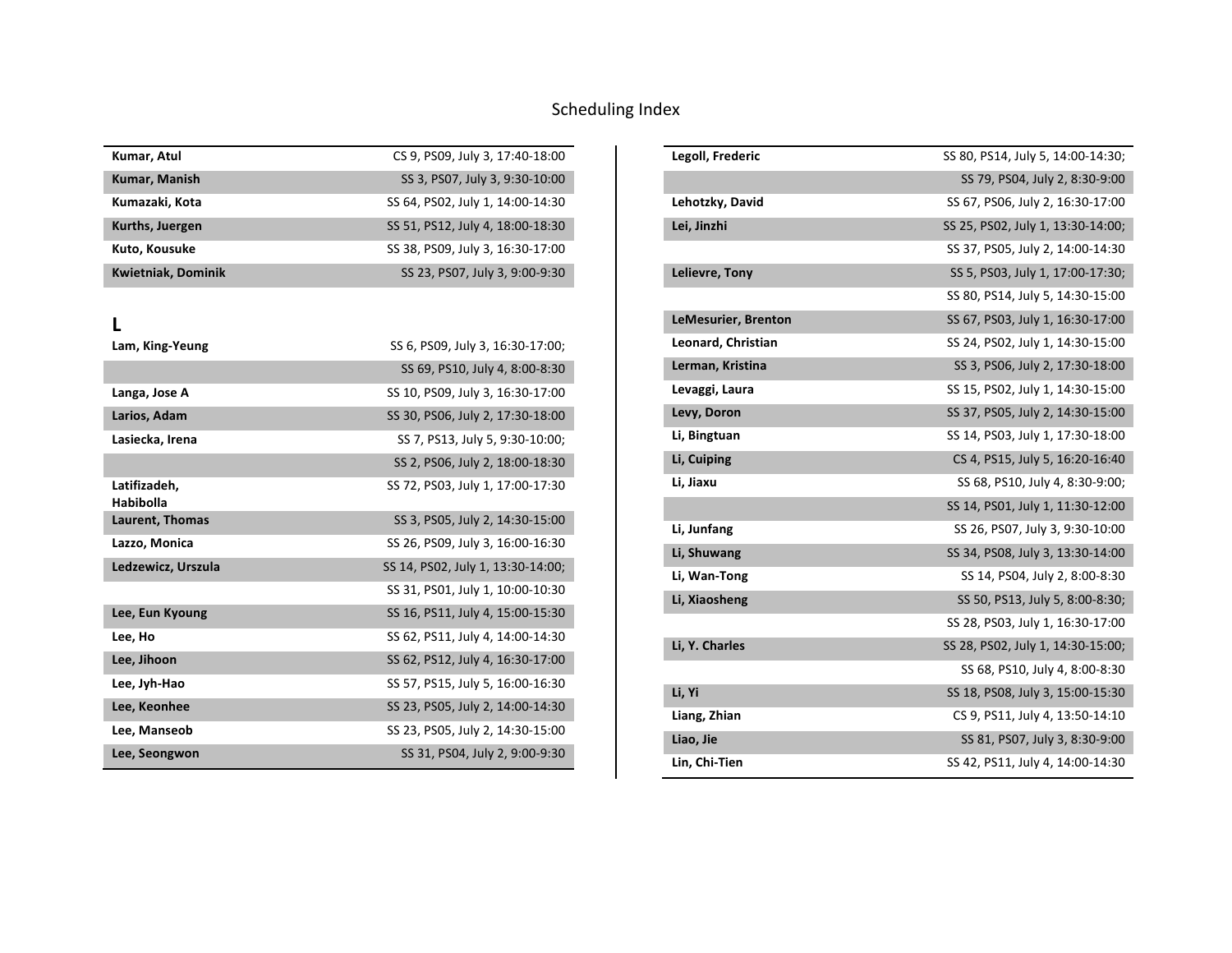| Lin, Kevin           | SS 44, PS11, July 4, 13:30-14:00  |
|----------------------|-----------------------------------|
| Lin, Runchang        | CS 7, PS03, July 1, 17:40-18:00;  |
|                      | SS 16, PS14, July 5, 14:30-15:00  |
| Lin, Zhiwu           | SS 28, PS04, July 2, 8:30-9:00    |
| Lindsay, Alan        | SS 6, PS09, July 3, 17:00-17:30;  |
|                      | SS 29, PS09, July 3, 16:30-17:00  |
| Liu, Hao             | SS 70, PS02, July 1, 14:30-15:00  |
| Liu, Honghu          | SS 11, PS02, July 1, 15:00-15:30  |
| Liu, Liping          | SS 81, PS07, July 3, 9:00-9:30    |
| Liu, Ping            | SS 33, PS06, July 2, 17:30-18:00  |
| Liu, Shibo           | SS 32, PS11, July 4, 13:30-14:00  |
| Liu, Shitao          | SS 4, PS15, July 5, 17:00-17:30   |
| Liu, Xinfeng         | SS 37, PS05, July 2, 15:00-15:30  |
| Liu, Yonggang        | SS 73, PS03, July 1, 17:00-17:30  |
| Livrea, Roberto      | SS 32, PS10, July 4, 9:30-10:00;  |
|                      | SS 35, PS06, July 2, 16:00-16:30  |
| Lo, Wing Cheong      | SS 37, PS06, July 2, 16:00-16:30  |
| Lohse, Alexander     | SS 75, PS08, July 3, 15:00-15:30  |
| Lopes Filho, Milton  | SS 34, PS05, July 2, 14:00-14:30  |
| Lopez-Gomez, Julian  | SS 55, PS14, July 5, 13:30-14:00; |
|                      | SS 29, PS09, July 3, 17:00-17:30  |
| Lorenzi, Tommaso     | SS 76, PS05, July 2, 14:00-14:30  |
| Lorz, Alexander      | SS 61, PS13, July 5, 8:00-8:30    |
| Losada, Juan Carloss | SS 54, PS11, July 4, 14:30-15:00  |
| Lou, Bendong         | SS 8, PS11, July 4, 13:30-14:00   |
| Lou, Yuan            | SS 55, PS14, July 5, 15:00-15:30  |
| Lu, Qishao           | SS 25, PS03, July 1, 16:00-16:30; |

|                  | SS 68, PS11, July 4, 13:30-14:00 |
|------------------|----------------------------------|
| Lu, Zhuosheng    | SS 68, PS15, July 5, 17:00-17:30 |
| Lucas, Stephen   | SS 39, PS10, July 4, 9:30-10:00; |
|                  | SS 10, PS11, July 4, 14:00-14:30 |
| Lukacova, Maria  | SS 7, PS14, July 5, 13:30-14:00  |
| Lukic, Milivoje  | SS 21, PS06, July 2, 17:00-17:30 |
| Lunasin, Evelyn  | SS 30, PS06, July 2, 17:00-17:30 |
| Lundberg, Erik   | SS 49, PS01, July 1, 10:30-11:00 |
| Luo, Chong       | SS 62, PS12, July 4, 17:00-17:30 |
| Luque, Alejandro | SS 13, PS03, July 1, 16:30-17:00 |
| Luu, Quoc        | SS 14, PS07, July 3, 9:00-9:30   |
| Lyons, Jeffrey   | SS 22, PS08, July 3, 14:30-15:00 |

# **M**

| Ma, To Fu                   | SS 41, PS09, July 3, 17:00-17:30 |
|-----------------------------|----------------------------------|
| Ma, Wanbiao                 | SS 14, PS04, July 2, 9:30-10:00  |
| Maghami, Mahsa              | SS 54, PS11, July 4, 15:00-15:30 |
| Majewski, Marek             | SS 15, PS02, July 1, 14:00-14:30 |
| Malecha, Ziemowit           | SS 19, PS02, July 1, 14:30-15:00 |
| <b>Malik, Tufail</b>        | SS 70, PS01, July 1, 11:30-12:00 |
| Mamillapalle,<br>Karthikeya | CS 1, PS02, July 1, 14:50-15:10  |
| <b>Manasevich, Raul</b>     | SS 26, PS10, July 4, 9:00-9:30   |
| <b>Marahrens, Daniel</b>    | SS 80, PS13, July 5, 8:30-9:00   |
| <b>Marano, Salvatore</b>    | SS 32, PS14, July 5, 13:30-14:00 |
| <b>Marchand, Richard</b>    | SS 15, PS01, July 1, 11:00-11:30 |
| <b>Marco, Jean Pierre</b>   | SS 13, PS04, July 2, 9:00-9:30   |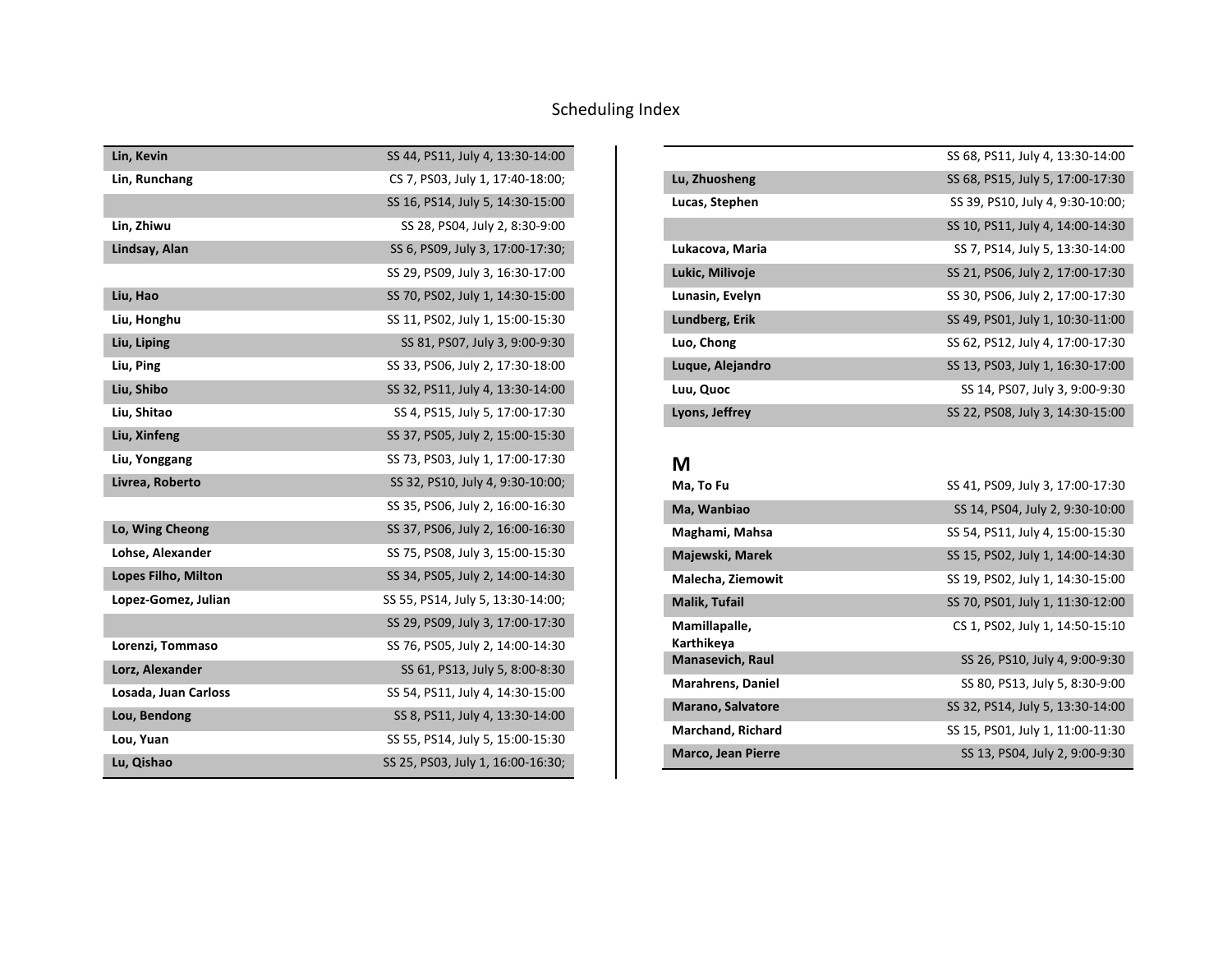| Maroncelli, Daniel                | SS 22, PS06, July 2, 18:00-18:30  |
|-----------------------------------|-----------------------------------|
| <b>Marrero, Juan Carlos</b>       | SS 24, PS01, July 1, 11:00-11:30  |
| Martcheva, Maia                   | SS 70, PS02, July 1, 13:30-14:00  |
| Martin de Diego,<br>David         | SS 24, PS01, July 1, 10:30-11:00  |
| Martinez, Christina               | SS 72, PS02, July 1, 15:00-15:30  |
| <b>Martinez, Salome</b>           | SS 55, PS10, July 4, 9:00-9:30;   |
|                                   | SS 6, PS08, July 3, 15:00-15:30   |
| <b>Martinez, Vincent</b>          | SS 30, PS05, July 2, 14:30-15:00  |
| Marvel, Seth                      | SS 3, PS07, July 3, 9:00-9:30     |
| Masahiko, Shimojo                 | SS 8, PS11, July 4, 14:00-14:30   |
| Matilla-Garcia,<br><b>Mariano</b> | SS 51, PS10, July 4, 9:30-10:00   |
| Matsuura, Kei                     | SS 15, PS03, July 1, 17:30-18:00  |
| Matsuzawa, Hiroshi                | SS 38, PS12, July 4, 17:00-17:30  |
| <b>Matthews, Charles</b>          | SS 5, PS03, July 1, 17:30-18:00   |
| Mavi, Rajinder                    | SS 84, PS13, July 5, 8:30-9:00    |
| Mavinga, Nsoki                    | SS 16, PS14, July 5, 14:00-14:30  |
| Mayer, John                       | SS 23, PS01, July 1, 10:30-11:00  |
| Maze, Grace                       | SS 73, PS03, July 1, 16:30-17:00  |
| Mazzucato, Anna                   | SS 28, PS02, July 1, 13:30-14:00; |
|                                   | SS 12, PS07, July 3, 8:00-8:30    |
| <b>McCalla, Scott</b>             | SS 3, PS06, July 2, 16:30-17:00   |
| Medvedev, Georgi                  | SS 43, PS11, July 4, 13:30-14:00; |
|                                   | SS 78, PS14, July 5, 14:30-15:00  |
| <b>Meerson, Baruch</b>            | SS 49, PS02, July 1, 14:30-15:00  |
| Mei, Ming                         | SS 41, PS09, July 3, 16:00-16:30; |
|                                   | SS 42, PS07, July 3, 9:00-9:30    |

| Meiss, James             | SS 27, PS06, July 2, 16:00-16:30  |
|--------------------------|-----------------------------------|
| Melara, Luis             | CS 6, PS10, July 4, 8:40-9:00     |
| <b>Melgaard, Michael</b> | SS 64, PS01, July 1, 11:00-11:30; |
|                          | SS 32, PS11, July 4, 14:30-15:00  |
| <b>Mellet, Antoine</b>   | SS 34, PS05, July 2, 14:30-15:00  |
| Meng, Deyu               | SS 9, PS11, July 4, 13:30-14:00   |
| Mestdag, Tom             | SS 24, PS07, July 3, 8:30-9:00    |
| Mezic, Igor              | SS 10, PS10, July 4, 9:00-9:30    |
| Michta, Mariusz          | SS 15, PS04, July 2, 9:00-9:30    |
| <b>Mickens, Ronald</b>   | SS 70, PS06, July 2, 17:30-18:00  |
| Micu, Sorin              | SS 4, PS12, July 4, 17:00-17:30   |
| Migorski, Stanislaw      | SS 15, PS01, July 1, 10:30-11:00  |
| Mikelic, Andro           | SS 7, PS14, July 5, 14:00-14:30   |
| Milasi, Monica           | SS 58, PS09, July 3, 18:00-18:30  |
| Milewski, Paul           | SS 19, PS04, July 2, 8:00-8:30    |
| Ming, Pingbing           | SS 81, PS08, July 3, 13:30-14:00; |
|                          | SS 79, PS04, July 2, 9:30-10:00   |
| Minhos, Feliz            | SS 22, PS06, July 2, 16:00-16:30  |
| Miranville, Alain        | SS 45, PS07, July 3, 8:00-8:30;   |
|                          | SS 34, PS06, July 2, 16:00-16:30; |
|                          | SS 11, PS03, July 1, 16:00-16:30; |
| Miyagaki, Olimpio        | SS 32, PS13, July 5, 9:00-9:30    |
| Miyaji, Tomoyuki         | SS 33, PS09, July 3, 17:30-18:00  |
| Miyamoto, Yasuhito       | SS 33, PS06, July 2, 17:00-17:30  |
| Mobley, David            | SS 5, PS02, July 1, 14:00-14:30   |
| Moghadas, Seyed          | SS 9, PS11, July 4, 14:00-14:30   |
| Mohler, George           | SS 3, PS08, July 3, 14:30-15:00   |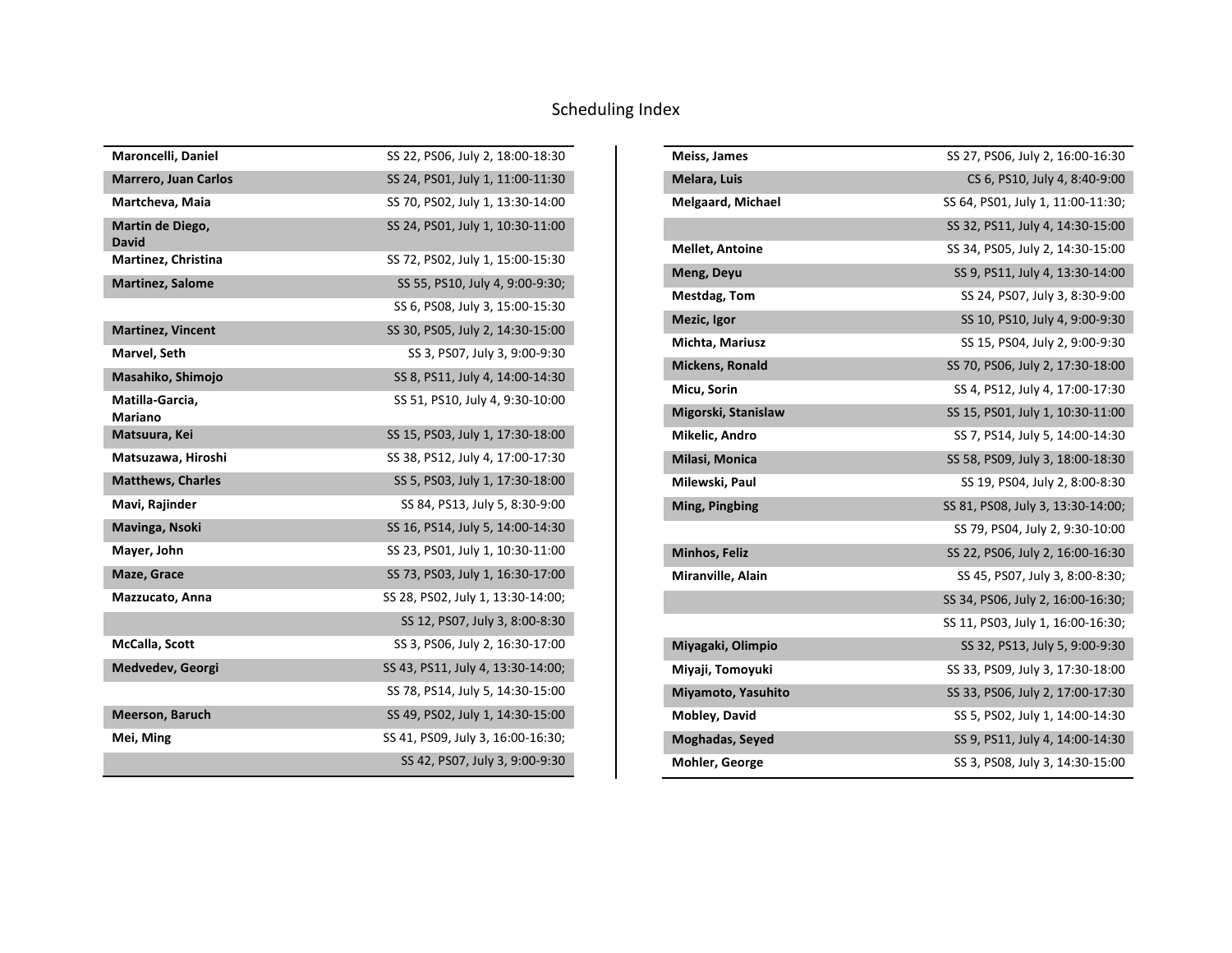| Molica Bisci,<br>Giovanni           | SS 32, PS14, July 5, 14:00-14:30; |
|-------------------------------------|-----------------------------------|
|                                     | SS 35, PS06, July 2, 16:30-17:00  |
| Monetti, Roberto                    | SS 51, PS11, July 4, 14:30-15:00  |
| Montero, Alberto                    | SS 26, PS08, July 3, 13:30-14:00  |
| Moon, Byungsoo                      | SS 82, PS08, July 3, 14:30-15:00  |
| Moore, Brian                        | CS 7, PS03, July 1, 16:40-17:00;  |
| Moradi, Sara                        | SS 52, PS09, July 3, 18:00-18:30  |
| Moradifam, Amir                     | SS 50, PS13, July 5, 8:30-9:00    |
| Morales-Rodrigo,<br><b>Cristian</b> | SS 61, PS12, July 4, 17:30-18:00  |
| Morandotti, Marco                   | SS 76, PS05, July 2, 14:30-15:00  |
| Morita, Yoshihisa                   | SS 33, PS08, July 3, 14:00-14:30; |
|                                     | SS 8, PS10, July 4, 9:30-10:00    |
| Moskow, Shari                       | SS 50, PS13, July 5, 9:00-9:30    |
| Motsch, Sebastien                   | SS 76, PS05, July 2, 15:00-15:30; |
|                                     | SS 44, PS13, July 5, 8:00-8:30    |
| Motyl, Jerzy                        | SS 15, PS04, July 2, 8:30-9:00    |
| <b>Mouronte, Mary Luz</b>           | SS 54, PS10, July 4, 8:00-8:30    |
| Mousa, Abdelrahim                   | SS 47, PS12, July 4, 16:00-16:30  |
| Moyles, Iain                        | SS 34, PS09, July 3, 16:00-16:30  |
| Mu, Yang                            | SS 9, PS11, July 4, 14:30-15:00   |
| Mubayi, Anuj                        | SS 70, PS02, July 1, 14:00-14:30  |
| Mugler, Antje                       | SS 36, PS11, July 4, 14:00-14:30  |
| <b>Mulone, Giuseppe</b>             | SS 70, PS06, July 2, 16:00-16:30  |
| <b>Munther, Daniel</b>              | SS 6, PS09, July 3, 17:30-18:00   |
| Murai, Minoru                       | SS 38, PS08, July 3, 13:30-14:00  |
| Murakawa, Hideki                    | SS 29, PS09, July 3, 17:30-18:00  |

| Muraki, David               | SS 19, PS03, July 1, 17:00-17:30 |
|-----------------------------|----------------------------------|
| Murase, Yusuke              | SS 64, PS03, July 1, 17:30-18:00 |
| Mustafa,<br><b>Muhammad</b> | SS 52, PS08, July 3, 15:00-15:30 |

#### **N**

| Nadal, Jean-Pierre                 | SS 3, PS04, July 2, 8:30-9:00     |
|------------------------------------|-----------------------------------|
| Naeem, Imran                       | CS 9, PS11, July 4, 15:10-15:30   |
| Nagamachi, Shigeaki                | SS 46, PS11, July 4, 13:30-14:00  |
| Nagaraj, B.R.                      | SS 62, PS14, July 5, 15:00-15:30  |
| Nagayama,<br>Masaharu              | SS 38, PS09, July 3, 16:00-16:30  |
| Nagy, John                         | SS 14, PS02, July 1, 14:30-15:00  |
| Nakaguchi, Etsushi                 | SS 61, PS12, July 4, 18:00-18:30  |
| Nakajima, Kohei                    | SS 51, PS10, July 4, 9:00-9:30    |
| Nakamura, Ken-Ichi                 | SS 1, PS05, July 2, 14:30-15:00;  |
|                                    | SS 8, PS12, July 4, 17:00-17:30   |
| Nakazawa, Hideo                    | SS 41, PS08, July 3, 15:00-15:30  |
| Nara, Mitsunori                    | SS 8, PS10, July 4, 8:30-9:00     |
| Nascimento, Arnaldo                | SS 32, PS14, July 5, 14:30-15:00  |
| Natali, Fabio                      | SS 41, PS09, July 3, 16:30-17:00  |
| Naudot, Vincent                    | SS 17, PS09, July 3, 17:30-18:00  |
| Naz, Rehana                        | CS 9, PS10, July 4, 8:40-9:00     |
| Necasova, Sarka                    | SS 77, PS12, July 4, 16:00-16:30  |
| <b>Neidinger, Richard</b>          | SS 39, PS11, July 4, 14:00-14:30  |
| Nelson, Youri                      | CS 4, PS15, July 5, 16:40-17:00   |
| Nepomnyashchy,<br><b>Alexander</b> | SS 49, PS06, July 2, 17:00-17:30; |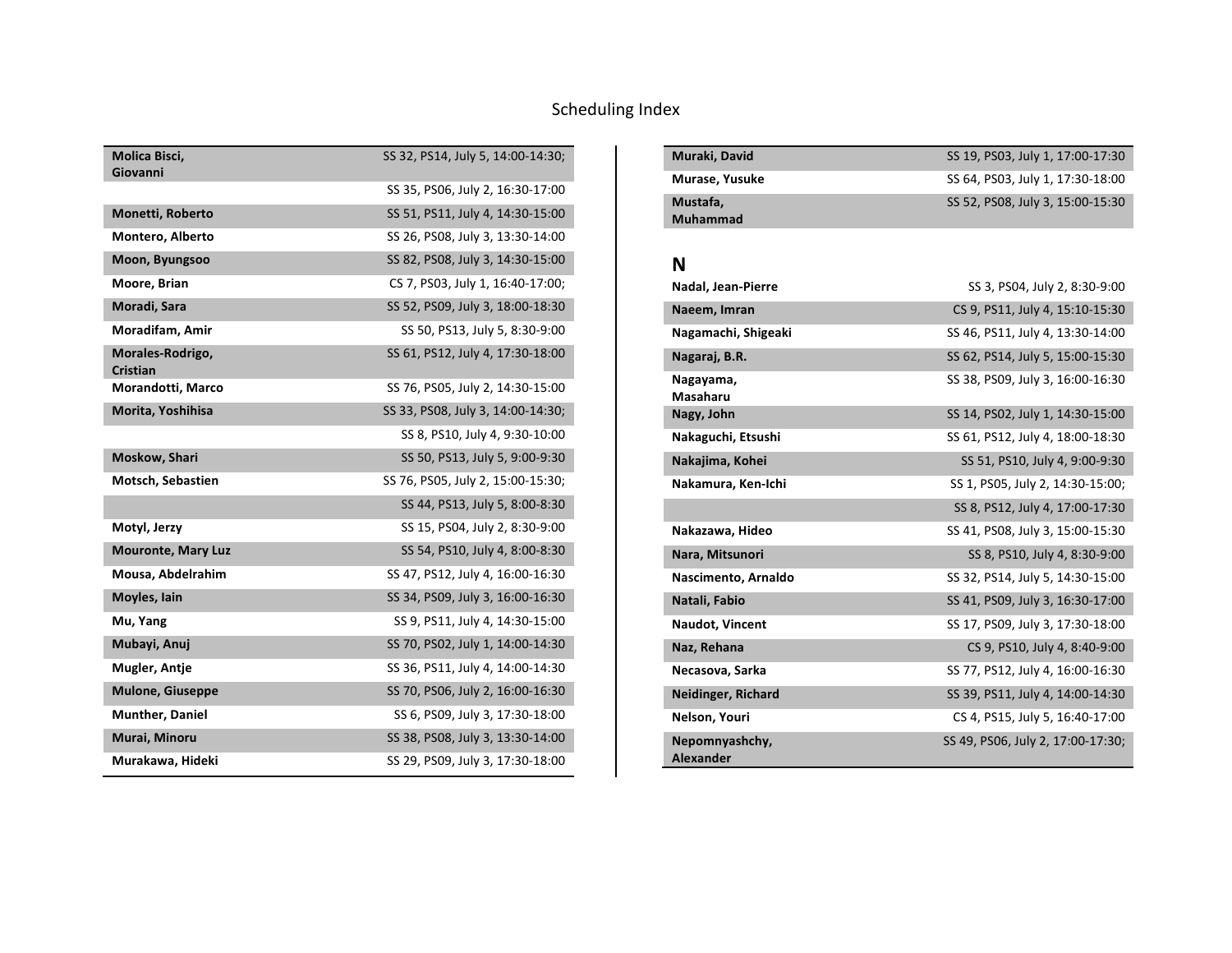|                               | SS 49, PS03, July 1, 17:30-18:00  |
|-------------------------------|-----------------------------------|
| <b>Neuenkirch, Andreas</b>    | SS 45, PS02, July 1, 14:30-15:00  |
| Neugebauer, Jeffrey           | SS 22, PS07, July 3, 9:30-10:00   |
| Neustupa, Jiri                | SS 7, PS14, July 5, 14:30-15:00   |
| Nevai, Andrew                 | SS 14, PS05, July 2, 14:30-15:00; |
|                               | SS 6, PS10, July 4, 9:30-10:00    |
| <b>Newhall, Katherine</b>     | SS 43, PS12, July 4, 16:30-17:00; |
|                               | SS 44, PS13, July 5, 9:30-10:00   |
| Ngonghala, Calistus           | CS 4, PS15, July 5, 17:00-17:20   |
| Nguyen, Loc                   | SS 50, PS13, July 5, 9:30-10:00;  |
|                               | SS 32, PS15, July 5, 16:00-16:30  |
| Nguyen, Truyen                | SS 62, PS10, July 4, 8:30-9:00    |
| Nicholas, Sabu                | SS 58, PS09, July 3, 17:00-17:30  |
| Niederman, Laurent            | SS 13, PS04, July 2, 8:00-8:30    |
| Ninomiya, Hirokazu            | SS 33, PS08, July 3, 14:30-15:00  |
| Nishikawa, Takashi            | SS 43, PS13, July 5, 8:30-9:00    |
| Nkashama, M.                  | SS 26, PS10, July 4, 8:00-8:30    |
| Noris, Benedetta              | SS 29, PS10, July 4, 8:30-9:00    |
| Novick-Cohen, Amy             | SS 49, PS03, July 1, 17:00-17:30; |
|                               | SS 2, PS04, July 2, 9:30-10:00    |
| Novruzi, Arian                | SS 15, PS05, July 2, 14:30-15:00  |
| Nowicki, Tomasz               | SS 23, PS03, July 1, 16:00-16:30  |
| Nwachukwu,<br><b>Eucharia</b> | CS 7, PS08, July 3, 13:50-14:10;  |
|                               | CS 7, PS08, July 3, 14:10-14:30   |
| Nykamp, Duane                 | SS 43, PS14, July 5, 13:30-14:00  |
|                               |                                   |

| N                  |                                   |
|--------------------|-----------------------------------|
| Obabiyi, Olawale   | CS 4, PS14, July 5, 14:30-14:50   |
| Ober-Blobaum, Sina | SS 10, PS08, July 3, 15:00-15:30  |
| Oeda, Kazuhiro     | SS 38, PS12, July 4, 16:30-17:00  |
| Oh, Seungly        | SS 48, PS05, July 2, 14:30-15:00  |
| Ohta, Masahito     | SS 15, PS03, July 1, 17:00-17:30  |
| Okabe, Shinya      | SS 33, PS05, July 2, 15:00-15:30  |
| Olascoaga, Maria   | SS 27, PS07, July 3, 9:00-9:30;   |
|                    | SS 73, PS02, July 1, 15:00-15:30  |
| Oliveira, Bruno    | SS 47, PS12, July 4, 16:30-17:00; |
|                    | SS 47, PS12, July 4, 17:30-18:00  |
| Oliveira, Tania    | SS 47, PS13, July 5, 8:30-9:00;   |
|                    | SS 47, PS12, July 4, 17:00-17:30  |
| Olson, Eric        | SS 63, PS02, July 1, 14:00-14:30  |
| Omari, Pierpaolo   | SS 35, PS02, July 1, 14:30-15:00  |
| Omata, Seiro       | SS 42, PS08, July 3, 14:00-14:30  |
| Ong, Darren        | SS 21, PS09, July 3, 16:30-17:00  |
| Onodera, Michiaki  | SS 49, PS01, July 1, 11:30-12:00  |
| Onofrei, Daniel    | SS 64, PS02, July 1, 14:30-15:00  |
| Oprocha, Piotr     | SS 23, PS07, July 3, 9:30-10:00   |
| Oshita, Yoshihito  | SS 33, PS08, July 3, 15:00-15:30  |
| Ott, William       | SS 23, PS05, July 2, 13:30-14:00  |

#### **P**

| Padberg-Gehle, | SS 27, PS09, July 3, 16:00-16:30; |
|----------------|-----------------------------------|
| <b>Kathrin</b> |                                   |
|                | SS 10, PS07, July 3, 9:00-9:30    |
|                |                                   |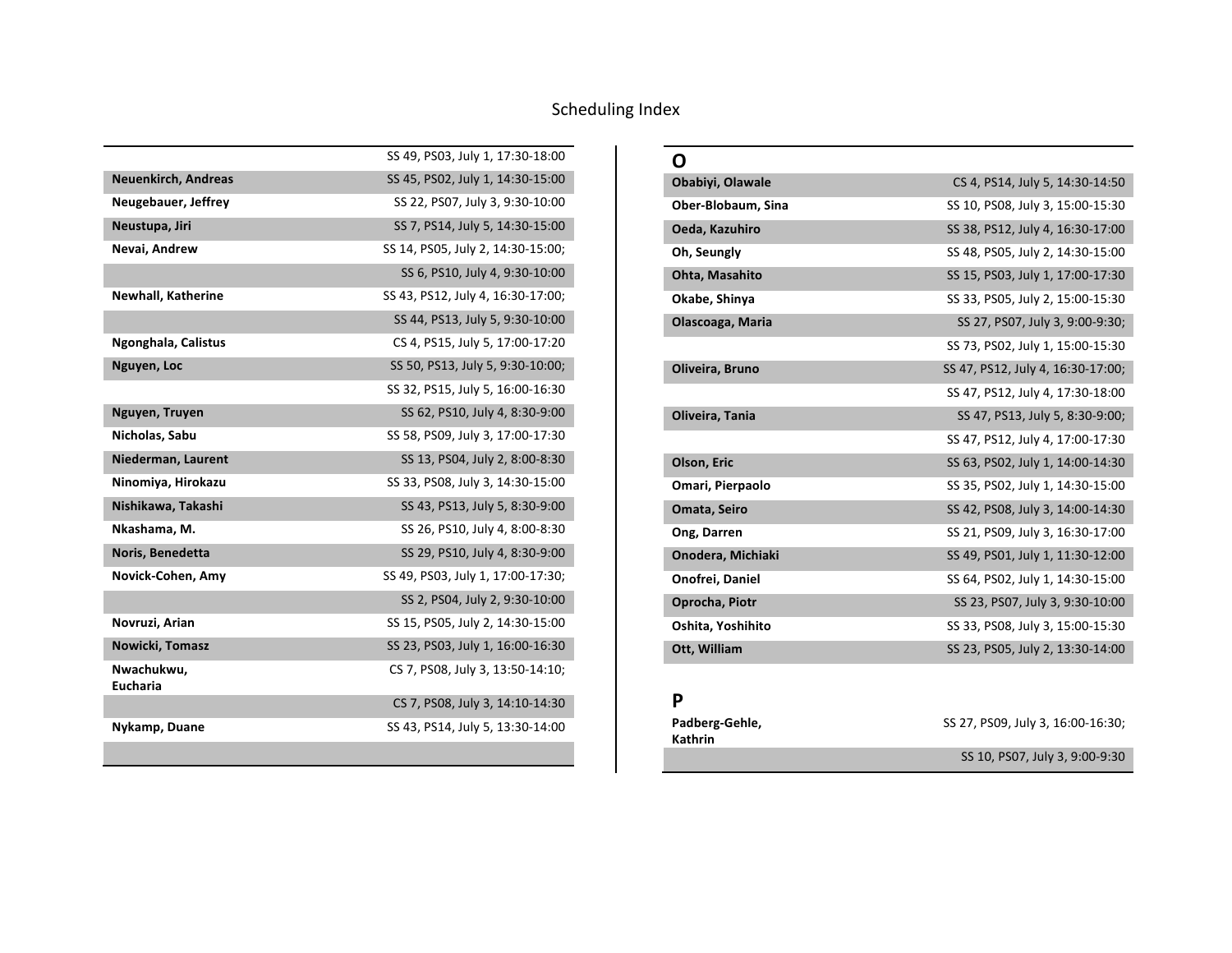| Padial, Juan<br><b>Francisco</b> | SS 69, PS09, July 3, 16:30-17:00  |
|----------------------------------|-----------------------------------|
| Padron, Edith                    | SS 24, PS05, July 2, 15:00-15:30  |
| Painter, Kevin                   | SS 76, PS06, July 2, 16:00-16:30  |
| Palacios, Antonio                | CS 10, PS02, July 1, 13:50-14:10  |
|                                  | SS 72, PS02, July 1, 14:00-14:30  |
| Palaniappan,<br>Devanayagam      |                                   |
| Palmer, Ken                      | SS 10, PS11, July 4, 13:30-14:00  |
| Pandit, Purnima                  | CS 7, PS03, July 1, 17:00-17:20   |
| Pandit, Sudhakar                 | SS 26, PS10, July 4, 8:30-9:00    |
| Panigrahi, Saroj                 | SS 22, PS05, July 2, 14:00-14:30; |
|                                  | SS 35, PS02, July 1, 15:00-15:30  |
| Pantazi, Chara                   | SS 39, PS12, July 4, 16:00-16:30  |
| Papageorgiou,<br><b>Nikolaos</b> | SS 32, PS10, July 4, 8:30-9:00    |
| Papatzacos, Paul                 | SS 34, PS09, July 3, 17:00-17:30  |
| Parker, Philip                   | SS 39, PS12, July 4, 17:00-17:30  |
| Parlitz, Ulrich                  | SS 51, PS11, July 4, 13:30-14:00; |
|                                  | CS 4, PS14, July 5, 14:50-15:10   |
| Parshad, Rana                    | SS 63, PS02, July 1, 14:30-15:00  |
| Patel, Jigarkumar                | SS 67, PS03, July 1, 17:30-18:00  |
| Patidar, Kailash                 | CS 2, PS01, July 1, 11:20-11:40   |
| Paullet, Joseph                  | SS 22, PS08, July 3, 14:00-14:30  |
| Pazoto, Ademir                   | SS 4, PS13, July 5, 9:30-10:00    |
| Pereira, Marcone                 | CS 9, PS09, July 3, 17:20-17:40   |
| Perera, Kanishka                 | SS 32, PS13, July 5, 8:00-8:30    |
| Pestov, Leonid                   | SS 50, PS14, July 5, 13:30-14:00  |
| Petcu, Madalina                  | SS 11, PS03, July 1, 17:00-17:30; |
|                                  | SS 28, PS04, July 2, 9:30-10:00   |

| Petronilho, Gerson                          | SS 48, PS06, July 2, 16:00-16:30  |
|---------------------------------------------|-----------------------------------|
| Phan, Tuoc                                  | SS 12, PS08, July 3, 15:00-15:30  |
| Phillips, Dan                               | SS 62, PS12, July 4, 17:30-18:00  |
| Piasecki, Tomasz                            | SS 77, PS06, July 2, 17:00-17:30  |
| Pinski, Frank                               | SS 5, PS02, July 1, 13:30-14:00   |
| Pinto, Alberto                              | SS 47, PS13, July 5, 9:30-10:00   |
| Piro Vernier, Stella                        | SS 55, PS12, July 4, 17:00-17:30  |
| Plechac, Petr                               | SS 49, PS03, July 1, 18:00-18:30  |
| Podio-Guidugli,<br>Paolo                    | SS 2, PS04, July 2, 8:00-8:30     |
| Polacik, Peter                              | SS 1, PS04, July 2, 8:00-8:30;    |
|                                             | SS 29, PS10, July 4, 9:00-9:30    |
| Pompe, Bernd                                | SS 51, PS10, July 4, 8:00-8:30    |
| Ponce, Enrique                              | SS 78, PS15, July 5, 17:00-17:30; |
|                                             | CS 2, PS03, July 1, 16:40-17:00   |
| Popescu, Marius                             | SS 15, PS05, July 2, 14:00-14:30  |
| Porru, Giovanni                             | SS 55, PS12, July 4, 16:00-16:30  |
| Porter, Mason                               | SS 3, PS04, July 2, 9:00-9:30     |
| Porzio, Maria<br>Michaela                   | SS 42, PS10, July 4, 8:00-8:30    |
| Postlethwaite, Claire                       | SS 75, PS05, July 2, 13:30-14:00  |
| Poulou, Marilena                            | CS 9, PS12, July 4, 17:40-18:00   |
| Pradhan, Saroj                              | SS 67, PS05, July 2, 14:30-15:00  |
| Prazak, Dalibor                             | SS 2, PS05, July 2, 14:00-14:30   |
| Prokopczyk Arita,<br><b>Andrea Cristina</b> | CS 1, PS02, July 1, 13:50-14:10   |
| Prosper, Olivia                             | SS 70, PS05, July 2, 13:30-14:00  |
| Ptashnyk, Mariya                            | SS 64, PS02, July 1, 13:30-14:00  |
| Pujo-Menjouet,                              | CS 4, PS14, July 5, 15:10-15:30   |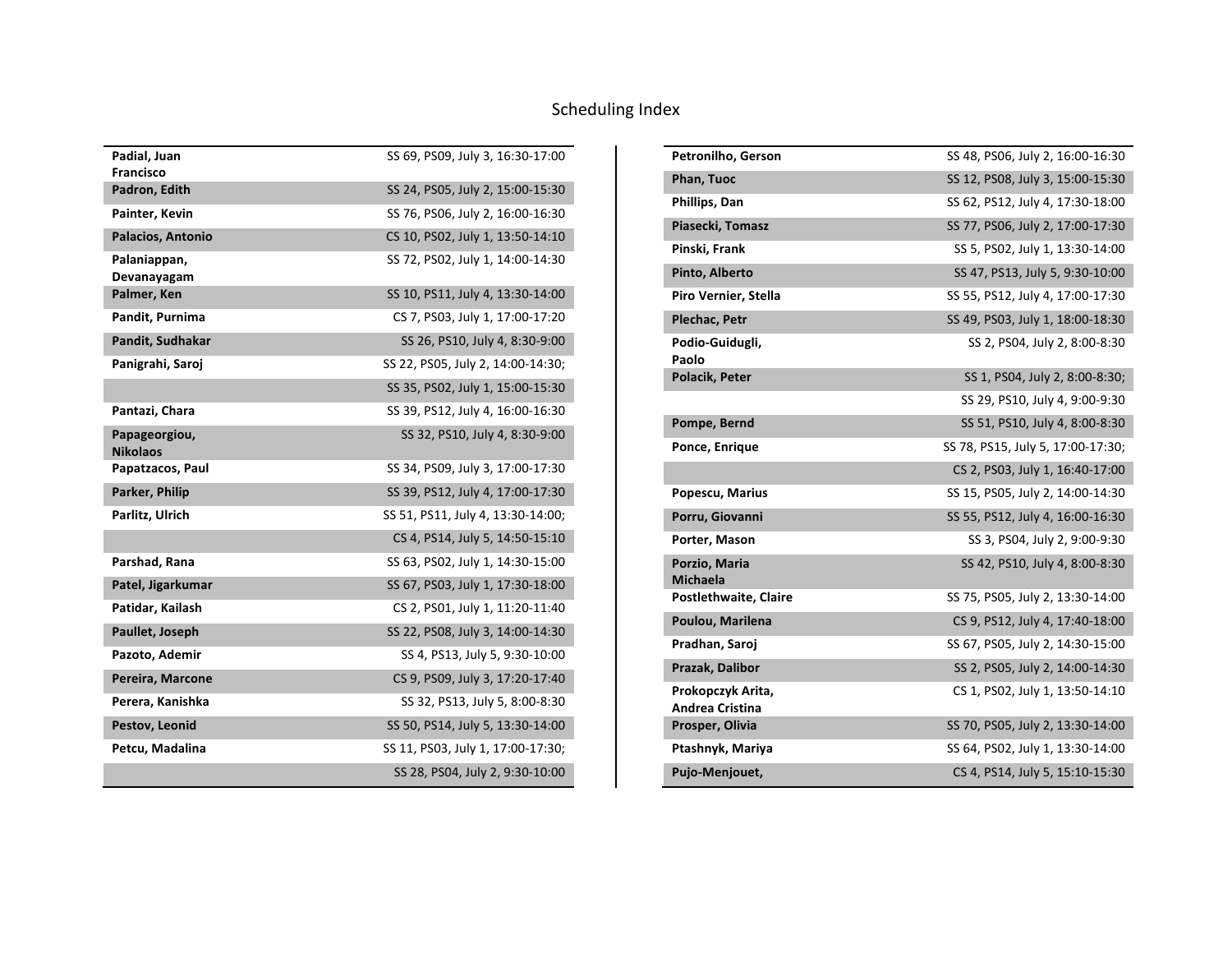| Laurent                  |                                   |
|--------------------------|-----------------------------------|
|                          |                                   |
| Q                        |                                   |
| Qi, Yuanwei              | SS 18, PS08, July 3, 13:30-14:00  |
| Qu, Changzheng           | SS 82, PS07, July 3, 9:00-9:30    |
|                          |                                   |
| R                        |                                   |
| Radu, Petronela          | SS 4, PS14, July 5, 15:00-15:30;  |
|                          | SS 41, PS08, July 3, 14:00-14:30  |
| Rafie-Rad, Mehdi         | SS 24, PS04, July 2, 8:00-8:30    |
| Raheem, Abdur            | SS 16, PS11, July 4, 13:30-14:00  |
| Rahimi, Hamidreza        | CS 9, PS11, July 4, 13:30-13:50   |
| Rammaha.                 | SS 4, PS12, July 4, 16:00-16:30   |
| Mohammad                 |                                   |
| Rautmann, Reimund        | SS 77, PS12, July 4, 16:30-17:00  |
| Razafindralandy,<br>Dina | SS 24, PS04, July 2, 8:30-9:00    |
| Regmi, Dipendra          | SS 57, PS14, July 5, 14:00-14:30  |
| <b>Reichel, Wolfgang</b> | SS 1, PS05, July 2, 14:00-14:30   |
| Reitmann, Volker         | SS 15, PS01, July 1, 11:30-12:00; |
|                          | SS 63, PS02, July 1, 15:00-15:30  |
| Rejniak, Katarzyna       | SS 31, PS02, July 1, 14:30-15:00  |
| Ren, Kui                 | SS 50, PS14, July 5, 14:00-14:30  |
| Ren, Weiging             | SS 81, PS08, July 3, 14:00-14:30  |
| Ren, Xiaofeng            | SS 29, PS10, July 4, 9:30-10:00;  |
| Renault, Jerome          | SS 47, PS14, July 5, 13:30-14:00; |
|                          | SS 47, PS14, July 5, 14:00-14:30  |
| Restrepo, Juan           | SS 43, PS13, July 5, 8:00-8:30    |

| Restrepo, Juan           | SS 20, PS05, July 2, 15:00-15:30  |
|--------------------------|-----------------------------------|
| Rieger, Christian        | SS 53, PS06, July 2, 17:30-18:00  |
| <b>Riess, Thorsten</b>   | SS 75, PS08, July 3, 14:30-15:00  |
| Rifford, Ludovic         | SS 13, PS01, July 1, 11:00-11:30  |
| <b>Ritter, Lake</b>      | SS 25, PS05, July 2, 13:30-14:00  |
| Rivas, David             | SS 73, PS01, July 1, 11:30-12:00  |
| Rivera, Joaquin          | SS 18, PS08, July 3, 14:30-15:00  |
| Rizwan, Syed Mohd        | CS 6, PS10, July 4, 9:00-9:20     |
| <b>Robinson, James</b>   | SS 10, PS09, July 3, 16:00-16:30; |
|                          | SS 11, PS03, July 1, 16:30-17:00  |
| Robinson, Stephen        | SS 58, PS07, July 3, 8:00-8:30    |
| Rocca, Elisabetta        | SS 2, PS03, July 1, 16:30-17:00;  |
|                          | SS 7, PS14, July 5, 15:00-15:30   |
| Rocha, Carlos            | SS 33, PS05, July 2, 13:30-14:00  |
| Rodrigues, Alexandre     | SS 75, PS08, July 3, 13:30-14:00  |
| Rodrigues, Tatiana       | SS 21, PS07, July 3, 9:00-9:30    |
| Rodriguez, Jesus         | SS 22, PS08, July 3, 13:30-14:00  |
| Rodriguez, Nancy         | SS 76, PS06, July 2, 16:30-17:00; |
|                          | SS 3, PS08, July 3, 14:00-14:30   |
| Roeckner, Michael        | SS 36, PS10, July 4, 8:00-8:30;   |
|                          | SS 45, PS07, July 3, 9:00-9:30    |
| Roeger, Lih-Ing          | SS 14, PS06, July 2, 16:00-16:30  |
| Rogers, Lisa             | SS 44, PS10, July 4, 8:00-8:30    |
| Rom-Kedar, Vered         | SS 13, PS01, July 1, 10:00-10:30  |
| Romance, Miguel          | SS 54, PS10, July 4, 8:30-9:00    |
| Ros, Javier              | CS 10, PS01, July 1, 10:40-11:00  |
| Rosado Linares,<br>Jesus | SS 76, PS06, July 2, 17:00-17:30  |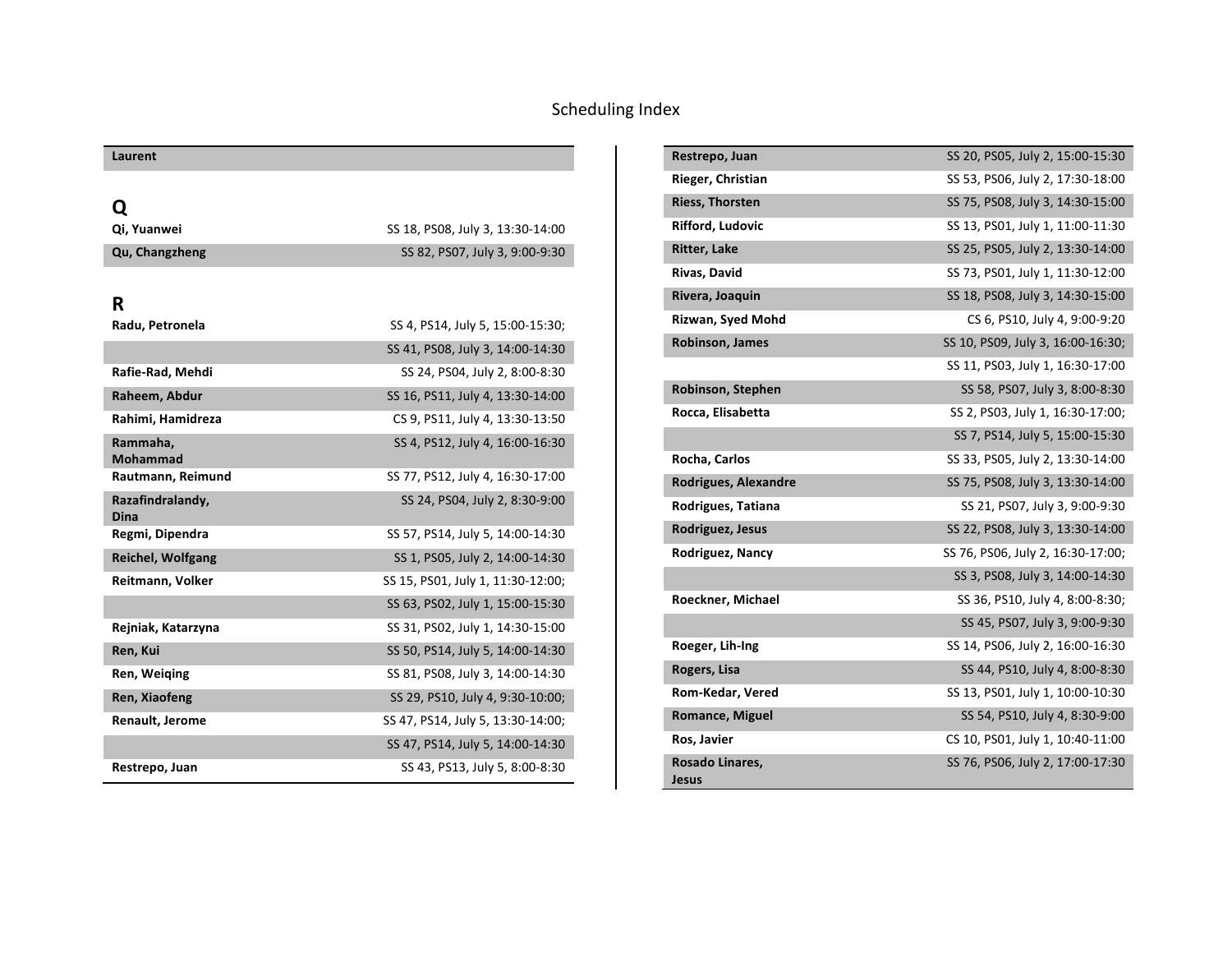| Rosu, Daniela                   | SS 15, PS07, July 3, 8:00-8:30    |
|---------------------------------|-----------------------------------|
| Roth, Christian                 | SS 36, PS11, July 4, 15:00-15:30  |
| Rousseau, Antoine               | SS 79, PS02, July 1, 14:00-14:30; |
|                                 | SS 11, PS05, July 2, 14:30-15:00  |
| Ruan, Weihua                    | SS 42, PS11, July 4, 13:30-14:00  |
| Rudmin, Joseph                  | SS 39, PS11, July 4, 15:00-15:30  |
| Ruggiero Rodriguez,<br>Rafael   | SS 13, PS02, July 1, 13:30-14:00  |
| Ruiz-Herrera,<br><b>Alfonso</b> | SS 35, PS03, July 1, 16:00-16:30  |
| Rumpf, Benno                    | SS 30, PS04, July 2, 9:30-10:00   |
| Rupp, Florian                   | SS 67, PS05, July 2, 15:00-15:30  |
| Ryan, Daniel                    | SS 6, PS09, July 3, 18:00-18:30   |
| <b>Ryham, Rolf</b>              | SS 62, PS13, July 5, 9:30-10:00   |
| Ryu, Kimun                      | SS 55, PS12, July 4, 17:30-18:00; |
|                                 | CS 9, PS12, July 4, 16:20-16:40   |

**S**

| Saal, Juergen    | SS 77, PS05, July 2, 14:00-14:30  |
|------------------|-----------------------------------|
| Sabuwala, Adnan  | CS 9, PS10, July 4, 9:00-9:20     |
| Sadel, Christian | SS 21, PS06, July 2, 16:30-17:00  |
| Sadhu, Susmita   | SS 16, PS14, July 5, 13:30-14:00; |
|                  | CS 2, PS02, July 1, 14:50-15:10   |
| Sadowski, Witold | SS 63, PS03, July 1, 16:00-16:30  |
| Saez, Mariel     | SS 26, PS08, July 3, 15:00-15:30  |
| Sahai, Tuhin     | SS 10, PS07, July 3, 9:30-10:00   |
| Said-Houari.     | SS 4, PS13, July 5, 8:30-9:00;    |
| <b>Belkacem</b>  |                                   |

|                             | SS 41, PS07, July 3, 8:30-9:00    |
|-----------------------------|-----------------------------------|
| Sakamoto,                   | SS 33, PS07, July 3, 8:00-8:30;   |
| Kunimochi                   |                                   |
|                             | SS 8, PS13, July 5, 9:00-9:30     |
| Salceanu, Paul              | SS 70, PS05, July 2, 14:30-15:00  |
| Salgado, Modesto            | SS 24, PS06, July 2, 16:30-17:00  |
| Salvatore,<br>Addolorata    | SS 32, PS14, July 5, 15:00-15:30  |
| Sammartino, Marco           | SS 12, PS09, July 3, 16:30-17:00; |
|                             | SS 63, PS03, July 1, 16:30-17:00  |
| Sanz-Serna, J               | SS 5, PS01, July 1, 11:30-12:00   |
| <b>Sapsis, Themistoklis</b> | SS 27, PS06, July 2, 16:30-17:00; |
|                             | SS 20, PS05, July 2, 14:00-14:30  |
| Sasi, Sarath                | SS 16, PS12, July 4, 17:30-18:00  |
| Sauer, Martin               | SS 36, PS11, July 4, 14:30-15:00  |
| Savin, Tatiana              | SS 49, PS06, July 2, 17:30-18:00  |
| <b>Scheel, Arnd</b>         | SS 8, PS10, July 4, 9:00-9:30;    |
|                             | SS 33, PS08, July 3, 13:30-14:00  |
| <b>Schmidt, Paul</b>        | SS 26, PS09, July 3, 17:00-17:30; |
|                             | SS 16, PS13, July 5, 8:00-8:30    |
| Schneider, Reinhold         | SS 53, PS05, July 2, 13:30-14:00  |
| <b>Schober, Constance</b>   | SS 67, PS02, July 1, 14:00-14:30  |
| <b>Schobek, Maria</b>       | SS 7, PS15, July 5, 16:00-16:30;  |
|                             | SS 77, PS04, July 2, 8:00-8:30    |
| <b>Schonbek, Tomas</b>      | SS 77, PS05, July 2, 13:30-14:00  |
| <b>Schugart, Richard</b>    | SS 25, PS05, July 2, 14:00-14:30; |
|                             | SS 37, PS06, July 2, 16:30-17:00  |
| Schurz, Henri               | SS 67, PS06, July 2, 17:30-18:00  |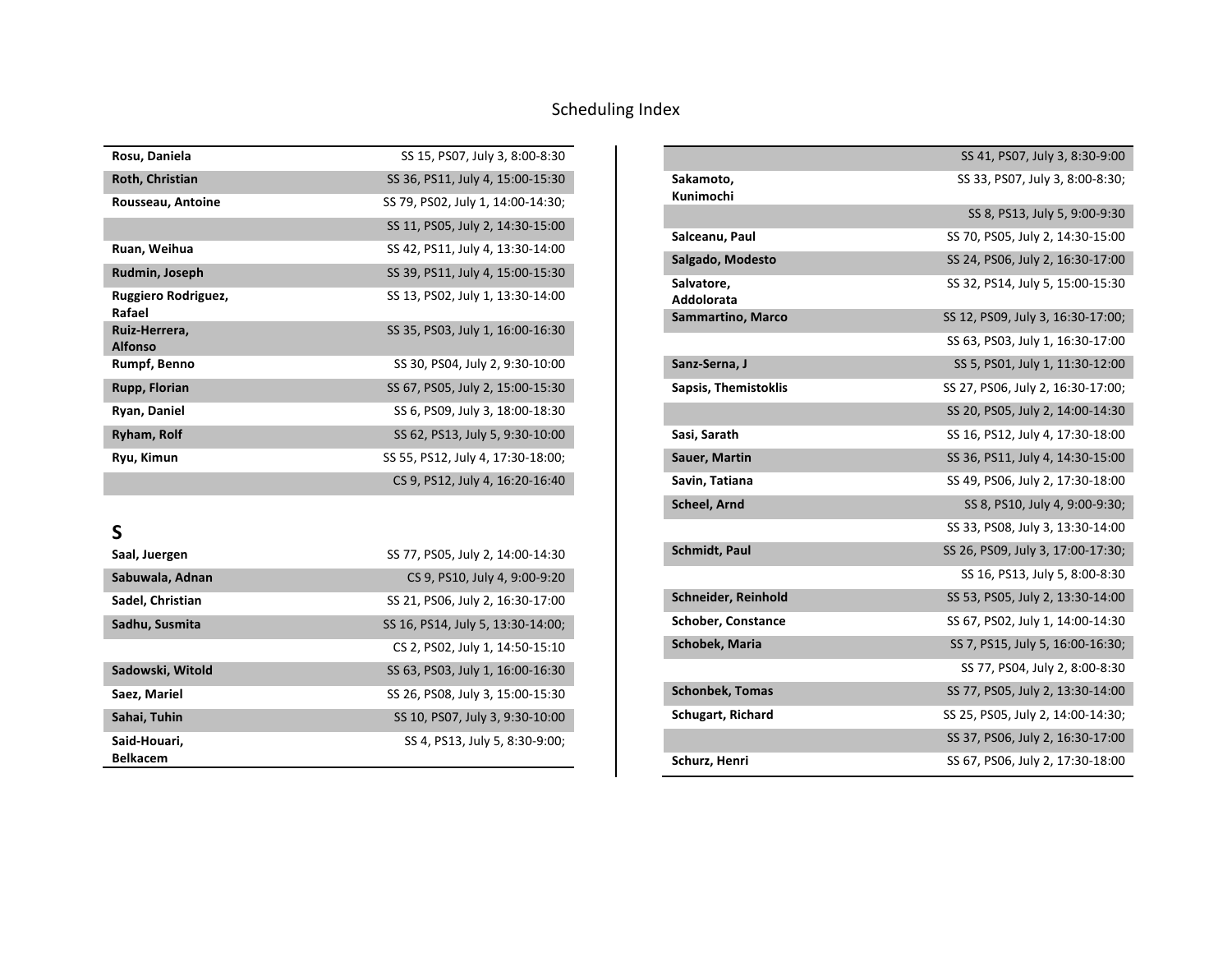| <b>Scott, Sherry</b>     | SS 27, PS06, July 2, 17:00-17:30; |
|--------------------------|-----------------------------------|
|                          | SS 73, PS03, July 1, 17:30-18:00  |
| Scrimali, Laura          | SS 58, PS09, July 3, 17:30-18:00  |
| SenGupta, Indranil       | SS 68, PS11, July 4, 14:30-15:00  |
| Sepulveda, Alex          | SS 52, PS07, July 3, 8:30-9:00    |
| Sequeira, Adelia         | SS 77, PS11, July 4, 14:00-14:30  |
| Servadei, Raffaella      | SS 32, PS12, July 4, 17:30-18:00  |
| Shadden, Shawn           | SS 27, PS08, July 3, 13:30-14:00  |
| Shahin, Sami             | SS 72, PS04, July 2, 8:30-9:00    |
| Shamis, Mira             | SS 21, PS06, July 2, 18:00-18:30; |
|                          | SS 84, PS14, July 5, 14:00-14:30  |
| <b>Sharples, Nick</b>    | SS 63, PS03, July 1, 17:00-17:30  |
| Sherwood, William        | SS 78, PS14, July 5, 15:00-15:30  |
| Shi, Junping             | SS 16, PS12, July 4, 17:00-17:30; |
|                          | SS 33, PS07, July 3, 8:30-9:00    |
| Shieh, Tien-Tsan         | SS 38, PS11, July 4, 14:30-15:00  |
| Shiino, Masatoshi        | SS 25, PS06, July 2, 16:30-17:00  |
| Shilnikov, Andrey        | SS 78, PS14, July 5, 14:00-14:30; |
|                          | SS 17, PS08, July 3, 15:00-15:30  |
| Shinde, Kishor           | CS 2, PS01, July 1, 10:40-11:00   |
| <b>Shiue, Ming-Cheng</b> | SS 11, PS03, July 1, 17:30-18:00; |
|                          | SS 57, PS13, July 5, 9:30-10:00   |
| Shivaji,<br>Ratnasingham | SS 16, PS10, July 4, 8:30-9:00    |
| Shlizerman, Eli          | SS 43, PS11, July 4, 14:00-14:30; |
|                          | SS 13, PS03, July 1, 17:00-17:30  |
| Shmarev, Sergey          | SS 42, PS07, July 3, 9:30-10:00;  |
|                          | SS 69, PS12, July 4, 17:30-18:00  |

| Shomberg, Joseph        | SS 17, PS09, July 3, 17:00-17:30  |
|-------------------------|-----------------------------------|
| <b>Short, Martin</b>    | SS 3, PS06, July 2, 16:00-16:30   |
| Shuai, Zhisheng         | SS 70, PS02, July 1, 15:00-15:30; |
|                         | SS 18, PS08, July 3, 14:00-14:30  |
| Shuckburgh, Emily       | SS 27, PS08, July 3, 15:00-15:30  |
| Shum, Henry             | CS 4, PS14, July 5, 13:30-13:50   |
| Siegel, Michael         | SS 34, PS08, July 3, 15:00-15:30  |
| Sierzega, Mikolaj       | SS 63, PS03, July 1, 17:30-18:00  |
| Silva, Ricardo          | CS 9, PS09, July 3, 17:00-17:20   |
| Silvestre, Ana          | SS 77, PS11, July 4, 14:30-15:00  |
| Sim, Inbo               | SS 16, PS11, July 4, 14:30-15:00  |
| Simonnet, Eric          | SS 11, PS04, July 2, 8:30-9:00    |
| Simpson, David          | SS 45, PS03, July 1, 16:30-17:00  |
| Singh, Anuraj           | SS 25, PS06, July 2, 17:30-18:00  |
| Skeel, Robert           | SS 5, PS01, July 1, 10:00-10:30   |
| Smital, Jaroslav        | SS 23, PS04, July 2, 8:00-8:30    |
| Smith, Andrew           | CS 2, PS03, July 1, 17:20-17:40   |
| Smith, Leslie           | SS 30, PS04, July 2, 8:30-9:00;   |
|                         | SS 19, PS01, July 1, 11:30-12:00  |
| So, Paul                | SS 43, PS14, July 5, 14:30-15:00  |
| Soave, Nicola           | SS 35, PS03, July 1, 16:30-17:00  |
| Sochacki, James         | SS 39, PS10, July 4, 8:30-9:00;   |
|                         | SS 72, PS02, July 1, 13:30-14:00  |
| <b>Sonck, Charlotte</b> | CS 4, PS15, July 5, 17:20-17:40   |
| Song, Changming         | SS 42, PS09, July 3, 17:00-17:30  |
| Song, Pai               | CS 1, PS01, July 1, 11:00-11:20   |
| Song, Xinyu             | SS 14, PS05, July 2, 14:00-14:30  |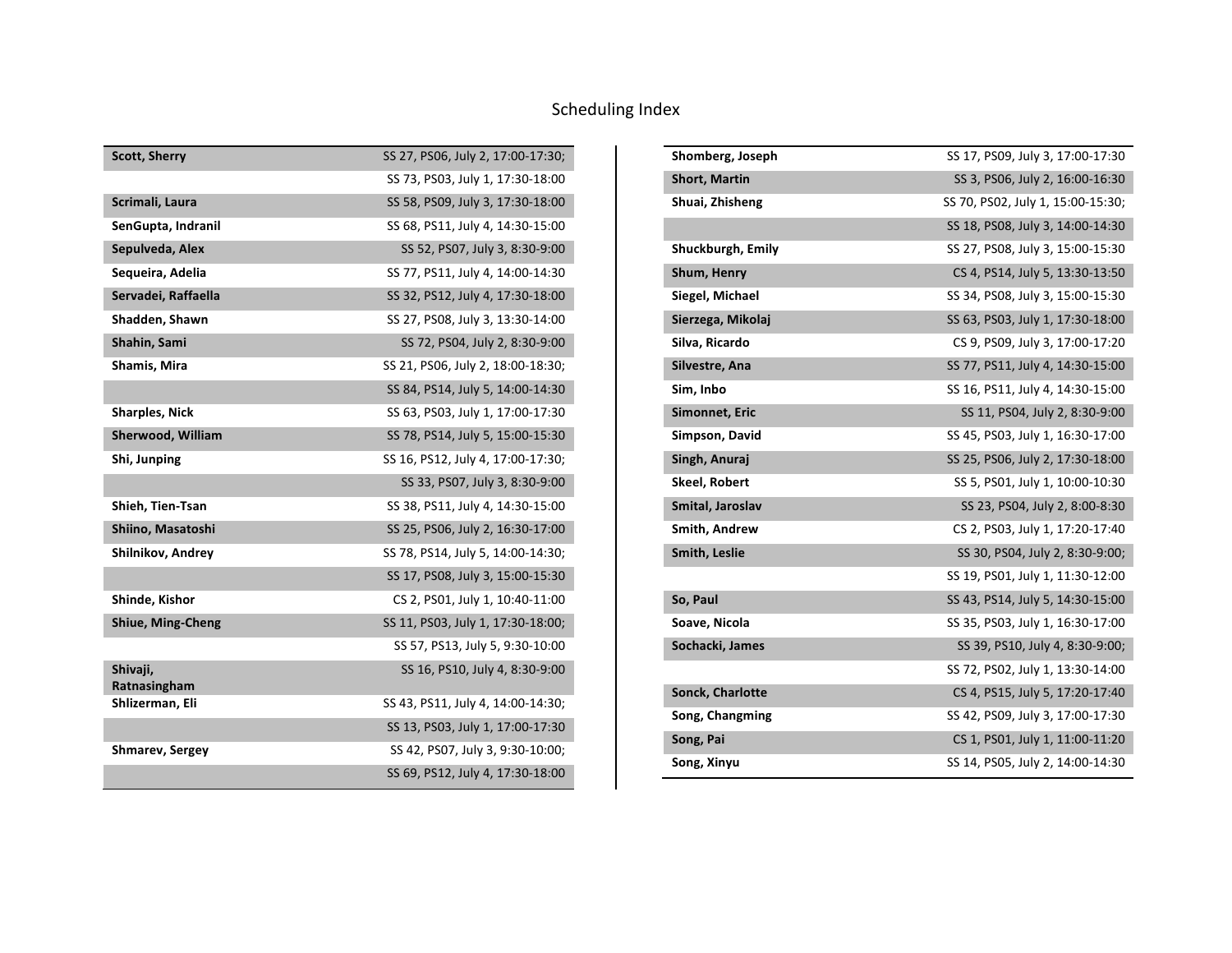| Soto, Herme                       | SS 52, PS07, July 3, 9:00-9:30    |
|-----------------------------------|-----------------------------------|
| Specovius-<br>Neugebauer, Maria   | SS 77, PS10, July 4, 9:30-10:00   |
| Spradlin, Greg                    | SS 50, PS14, July 5, 14:30-15:00; |
|                                   | SS 35, PS03, July 1, 17:00-17:30  |
| Srivastava, Shilpee               | SS 16, PS12, July 4, 18:00-18:30  |
| Staicu, Vasile                    | SS 15, PS04, July 2, 8:00-8:30    |
| <b>Starkloff, Hans-Joerg</b>      | SS 36, PS11, July 4, 13:30-14:00  |
| Stathopoulos,<br><b>Vassilios</b> | SS 5, PS01, July 1, 10:30-11:00   |
| Stebel, Jan                       | SS 77, PS06, July 2, 16:00-16:30  |
| Stechmann, Samuel                 | SS 19, PS01, July 1, 10:00-10:30; |
|                                   | SS 20, PS06, July 2, 17:00-17:30  |
| Stefankova, Marta                 | SS 23, PS04, July 2, 9:00-9:30    |
| Stinchcombe, Adam                 | CS 4, PS13, July 5, 8:20-8:40     |
| Stinner, Christian                | SS 42, PS07, July 3, 8:00-8:30;   |
|                                   | SS 61, PS12, July 4, 18:00-18:30  |
| Stoiciu, Mihai                    | SS 21, PS09, July 3, 16:00-16:30  |
| <b>Stremler, Mark</b>             | SS 27, PS05, July 2, 14:30-15:00  |
| Strickland,<br>Christopher        | CS 4, PS13, July 5, 8:40-9:00     |
| <b>Strunin, Dmitry</b>            | CS 9, PS11, July 4, 14:50-15:10   |
| Su, Jianzhong                     | SS 25, PS05, July 2, 14:30-15:00  |
| Su, Linlin                        | SS 62, PS10, July 4, 8:00-8:30    |
| Su, Ying                          | SS 33, PS07, July 3, 9:30-10:00   |
| Suarez, Antonio                   | SS 55, PS10, July 4, 8:00-8:30    |
| Sugiyama, Yoshie                  | SS 55, PS13, July 5, 8:30-9:00    |
| Sun, Yi                           | SS 44, PS11, July 4, 14:00-14:30  |
| Sun, Ying                         | SS 34, PS05, July 2, 13:30-14:00  |

| Yongzhong, Sun                   | SS 7, PS15, July 5, 16:30-17:00  |
|----------------------------------|----------------------------------|
| Suryanarayana,<br>Phanish        | SS 81, PS08, July 3, 14:30-15:00 |
| Sussman, Mark                    | SS 34, PS08, July 3, 14:00-14:30 |
| Suzuki, Kanako                   | SS 33, PS07, July 3, 9:00-9:30   |
| Swigon, David                    | SS 25, PS04, July 2, 8:00-8:30   |
| Swirszcz, Grzegorz               | SS 23, PS03, July 1, 17:00-17:30 |
| Szulkin, Andrzej                 | SS 32, PS10, July 4, 8:00-8:30   |
| Szybowski, Jacek                 | SS 10, PS12, July 4, 17:00-17:30 |
|                                  |                                  |
| T                                |                                  |
| <b>Tabak, Esteban</b>            | SS 19, PS04, July 2, 8:30-9:00   |
| Tachim Medio,<br><b>Theodore</b> | SS 11, PS04, July 2, 9:30-10:00  |
| Takahashi, Futoshi               | SS 1, PS04, July 2, 8:30-9:00    |
| Takamura, Hiroyuki               | SS 41, PS08, July 3, 13:30-14:00 |
| Takeda, Hiroshi                  | SS 41, PS10, July 4, 9:00-9:30   |
| Takeuchi, Shingo                 | SS 38, PS07, July 3, 8:00-8:30   |
| <b>Taliaferro, Steven</b>        | SS 33, PS06, July 2, 16:30-17:00 |
| Tanaka, Satoshi                  | SS 26, PS09, July 3, 17:30-18:00 |
| Tang, Wenbo                      | SS 27, PS09, July 3, 16:30-17:00 |
| Tang, Yong-Li                    | SS 38, PS08, July 3, 15:00-15:30 |
| Tao, Molei                       | SS 79, PS04, July 2, 8:00-8:30   |
| Tao, Youshan                     | SS 61, PS12, July 4, 17:00-17:30 |
| Tarfulea, Nicolae                | SS 72, PS01, July 1, 11:00-11:30 |
| Tarfulea, Nicoleta               | SS 68, PS15, July 5, 16:00-16:30 |
| Tavares, Hugo                    | SS 29, PS11, July 4, 13:30-14:00 |
| Tayachi, Manel                   | SS 79, PS02, July 1, 15:00-15:30 |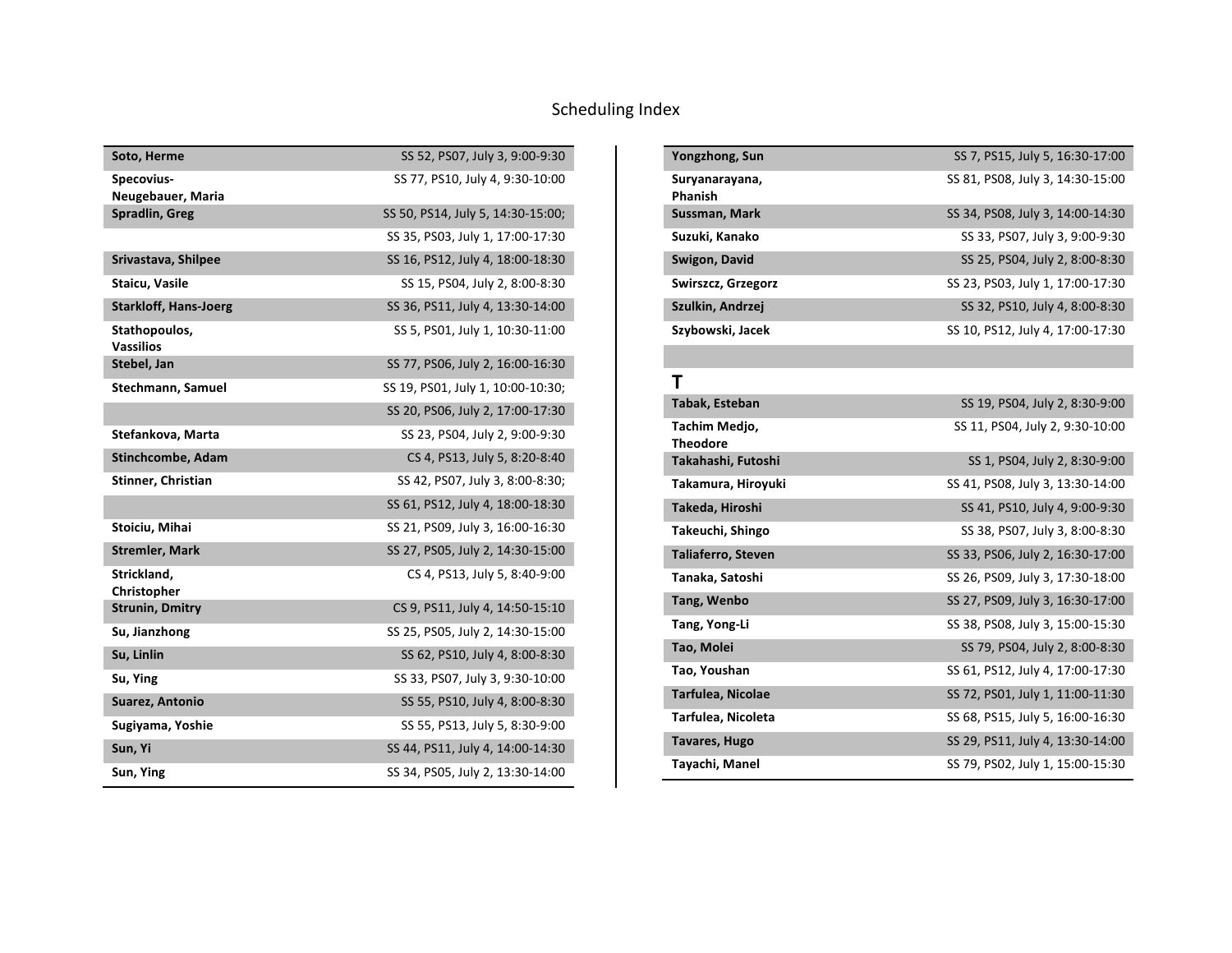| <b>Taylor, Dane</b>               | CS 4, PS14, July 5, 13:50-14:10   |
|-----------------------------------|-----------------------------------|
| Tchizawa, Kiyoyuki                | SS 46, PS11, July 4, 14:00-14:30  |
| Teboh-Ewungkem,<br><b>Miranda</b> | SS 14, PS03, July 1, 17:00-17:30; |
|                                   | SS 70, PS01, July 1, 10:30-11:00  |
| <b>Tebou, Louis</b>               | SS 4, PS10, July 4, 9:00-9:30     |
| Tehrani, Hossein                  | SS 26, PS07, July 3, 9:00-9:30    |
| Teka, Wondimu                     | SS 78, PS14, July 5, 13:30-14:00  |
| Tellini, Andrea                   | SS 55, PS13, July 5, 9:00-9:30    |
| <b>Tello, Lourdes</b>             | SS 69, PS12, July 4, 16:00-16:30; |
|                                   | SS 15, PS04, July 2, 9:30-10:00   |
| Temam, Roger                      | SS 12, PS08, July 3, 13:30-14:00; |
|                                   | SS 11, PS04, July 2, 9:00-9:30    |
| Terracini, Susanna                | SS 55, PS13, July 5, 9:30-10:00;  |
|                                   | SS 29, PS12, July 4, 17:00-17:30  |
| Thai, My                          | SS 54, PS10, July 4, 9:30-10:00   |
| Thalhammer,<br><b>Mechthild</b>   | SS 80, PS15, July 5, 17:00-17:30  |
| Thiem, Stefanie                   | SS 84, PS14, July 5, 13:30-14:00; |
|                                   | CS 7, PS08, July 3, 14:50-15:10   |
| <b>Thiffeault, Jean-Luc</b>       | SS 27, PS05, July 2, 13:30-14:00; |
|                                   | SS 19, PS03, July 1, 17:30-18:00  |
| <b>Thompson, Gerard</b>           | SS 24, PS07, July 3, 9:00-9:30    |
| Thompson, Ryan                    | SS 48, PS06, July 2, 16:30-17:00  |
| Tian, Yu                          | SS 22, PS05, July 2, 14:30-15:00  |
| <b>Tiglay, Feride</b>             | SS 82, PS07, July 3, 8:00-8:30    |
| Timofeyev, Ilya                   | SS 44, PS13, July 5, 8:30-9:00;   |
|                                   | SS 20, PS03, July 1, 16:30-17:00  |

| <b>Todorov, Michail</b>      | SS 68, PS14, July 5, 14:00-14:30  |
|------------------------------|-----------------------------------|
| Todorova, Grozdena           | SS 41, PS11, July 4, 14:30-15:00  |
| Tone, Florentina             | SS 28, PS01, July 1, 11:30-12:00  |
| <b>Topalov, Peter</b>        | SS 48, PS05, July 2, 13:30-14:00  |
| <b>Topaz, Chad</b>           | SS 3, PS07, July 3, 8:30-9:00     |
| <b>Tornatore, Elisabetta</b> | SS 32, PS12, July 4, 17:00-17:30  |
| <b>Toundykov, Daniel</b>     | SS 4, PS13, July 5, 9:00-9:30     |
| Toyasaki, Fuminori           | SS 58, PS08, July 3, 15:00-15:30  |
| Tridane,<br>Abdessamad       | SS 14, PS06, July 2, 16:30-17:00; |
|                              | SS 70, PS05, July 2, 14:00-14:30  |
| Triggiani, Roberto           | SS 4, PS09, July 3, 16:00-16:30   |
| Tristan, Irma                | SS 75, PS08, July 3, 14:00-14:30  |
| <b>Trivellore, Govindan</b>  | SS 15, PS05, July 2, 15:00-15:30  |
| Tromblev,<br>Christopher     | SS 72, PS02, July 1, 14:30-15:00  |
| Tuffaha, Amjad               | SS 4, PS12, July 4, 18:00-18:30   |
| Tunc, Cemil                  | CS 1, PS01, July 1, 10:40-11:00   |
| <b>Tuncer, Necibe</b>        | SS 33, PS06, July 2, 18:00-18:30  |
| Turi, Janos                  | SS 67, PS04, July 2, 9:30-10:00   |
|                              |                                   |
| U                            |                                   |
| Uchida, Shun                 | SS 15, PS06, July 2, 17:30-18:00  |
| Umezu, Kenichiro             | SS 55, PS12, July 4, 18:00-18:30  |

| Umezu, Kenichiro | SS 55, PS12, July 4, 18:00-18:30 |
|------------------|----------------------------------|
| Uminsky, David   | SS 3, PS05, July 2, 14:00-14:30  |
| Unakafov, Anton  | SS 51, PS12, July 4, 17:00-17:30 |
| Unal, Gazanfer   | SS 24, PS02, July 1, 15:00-15:30 |
| Unlu, Canan      | CS 9, PS10, July 4, 9:20-9:40    |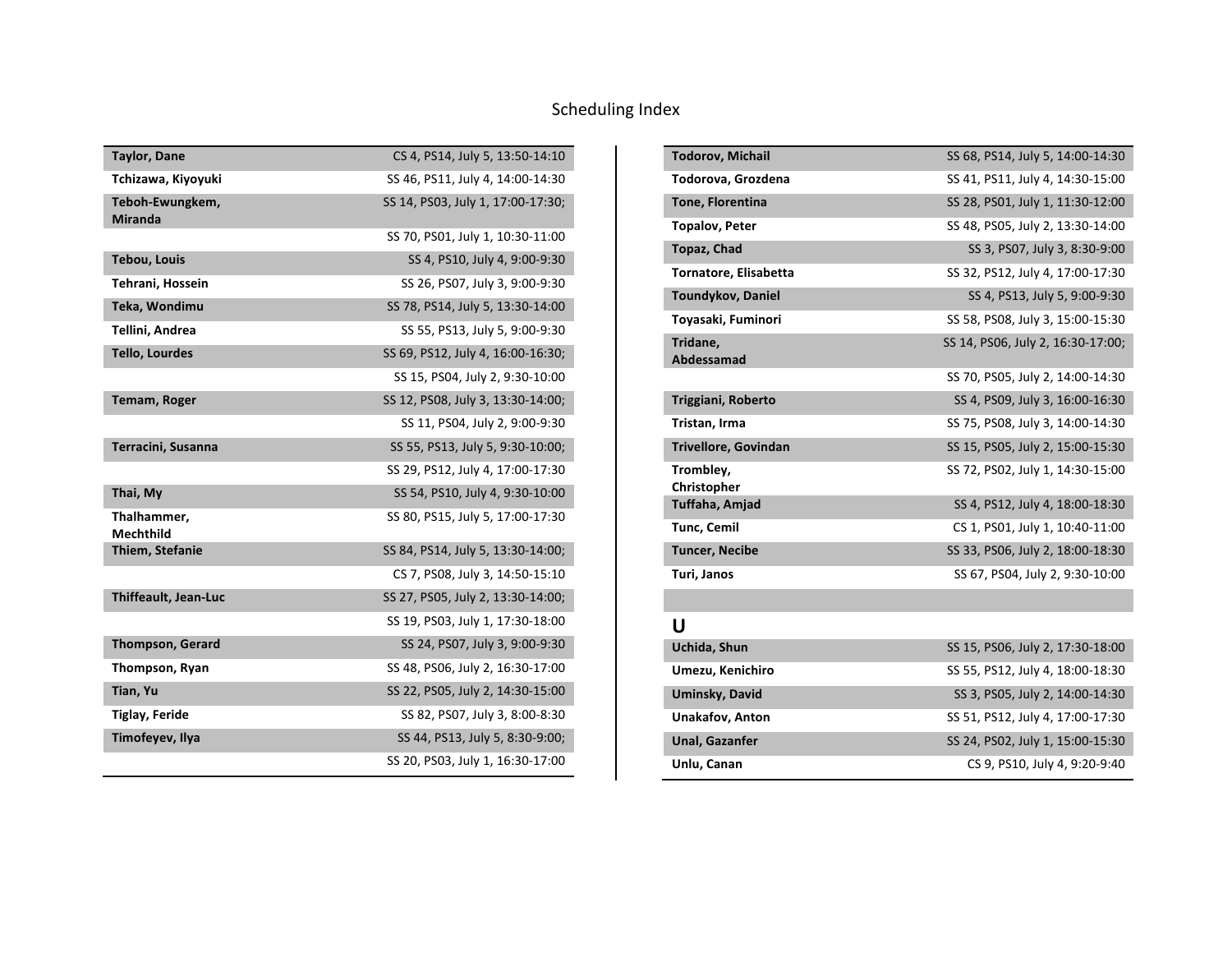| v                                |                                   |
|----------------------------------|-----------------------------------|
| Valero, Jose                     | SS 36, PS10, July 4, 9:00-9:30;   |
|                                  | SS 63, PS04, July 2, 8:30-9:00    |
| van den Berg, Imme               | SS 46, PS11, July 4, 14:30-15:00  |
| van Gennip, Yves                 | SS 3, PS06, July 2, 17:00-17:30   |
| Vankerschaver, Joris             | SS 24, PS06, July 2, 17:00-17:30  |
| Vaquero, Miguel                  | SS 24, PS05, July 2, 14:30-15:00  |
| Varnhorn, Werner                 | SS 77, PS12, July 4, 17:00-17:30  |
| Vasconcelos, Giovani             | SS 49, PS02, July 1, 15:00-15:30  |
| Vela Felardo,<br><b>Elisabet</b> | CS 10, PS02, July 1, 14:10-14:30  |
| Verzini, Gianmaria               | SS 29, PS11, July 4, 14:00-14:30; |
|                                  | SS 35, PS03, July 1, 17:30-18:00  |
| Vidal, Alexandre                 | SS 17, PS08, July 3, 14:30-15:00; |
|                                  | SS 78, PS13, July 5, 8:00-8:30    |
| Vidal-Lopez,<br>Alejandro        | SS 63, PS04, July 2, 9:00-9:30    |
| Vinagre, Sandra                  | SS 23, PS03, July 1, 18:00-18:30  |
| Vishwakarma, Sumit               | CS 9, PS10, July 4, 9:40-10:00    |
| Vitagliano, Luca                 | SS 24, PS05, July 2, 14:00-14:30  |
| Vitanza, Carmela                 | SS 58, PS07, July 3, 9:00-9:30    |
| Vitolo, Antonio                  | SS 68, PS13, July 5, 8:30-9:00    |
| Vivas-Barber, Ana                | SS 14, PS06, July 2, 17:00-17:30  |
| Vladimirova, Natalia             | SS 30, PS06, July 2, 16:00-16:30  |
| von Renesse, Max                 | SS 36, PS10, July 4, 8:30-9:00    |
| Vrabie, Ioan                     | SS 15, PS05, July 2, 13:30-14:00  |
| Vucelja, Marija                  | SS 30, PS05, July 2, 13:30-14:00; |

#### **W**

| Wadade, Hidemitsu        | SS 38, PS11, July 4, 13:30-14:00  |
|--------------------------|-----------------------------------|
| Wakasa, Kyouhei          | CS 9, PS12, July 4, 17:20-17:40   |
| Wakasa, Tohru            | SS 38, PS07, July 3, 8:30-9:00;   |
|                          | SS 8, PS11, July 4, 15:00-15:30   |
| <b>Wakolbinger, Tina</b> | SS 58, PS08, July 3, 14:30-15:00  |
| <b>Wang, Bixiang</b>     | SS 45, PS03, July 1, 17:00-17:30  |
| Wang, Guangwa            | SS 22, PS07, July 3, 8:30-9:00;   |
|                          | SS 10, PS09, July 3, 17:00-17:30  |
| Wang, Jin                | SS 67, PS04, July 2, 8:30-9:00    |
| Wang, Min                | SS 22, PS05, July 2, 15:00-15:30  |
| <b>Wang, Peiyong</b>     | SS 81, PS09, July 3, 17:30-18:00  |
| Wang, Shin-Hwa           | SS 33, PS09, July 3, 16:00-16:30  |
| Wang, Shouhong           | SS 11, PS05, July 2, 15:00-15:30; |
|                          | SS 62, PS13, July 5, 9:00-9:30    |
| Wang, Shu                | SS 77, PS04, July 2, 9:30-10:00   |
| Wang, Wei                | SS 28, PS03, July 1, 17:30-18:00  |
| Wang, Xiaohui            | SS 68, PS14, July 5, 15:00-15:30  |
| <b>Wang, Xiaoming</b>    | SS 11, PS04, July 2, 8:00-8:30    |
| Wang, Xiaoping           | SS 81, PS08, July 3, 15:00-15:30  |
| <b>Wang, Xiaoqiang</b>   | SS 34, PS09, July 3, 17:30-18:00  |
| Wang, Yan                | SS 73, PS02, July 1, 13:30-14:00  |
| Wang, Zhi-Cheng          | SS 8, PS13, July 5, 8:30-9:00     |
| Wang, Zhian              | SS 61, PS13, July 5, 8:30-9:00    |
| <b>Wang, Zhongming</b>   | SS 28, PS03, July 1, 17:00-17:30  |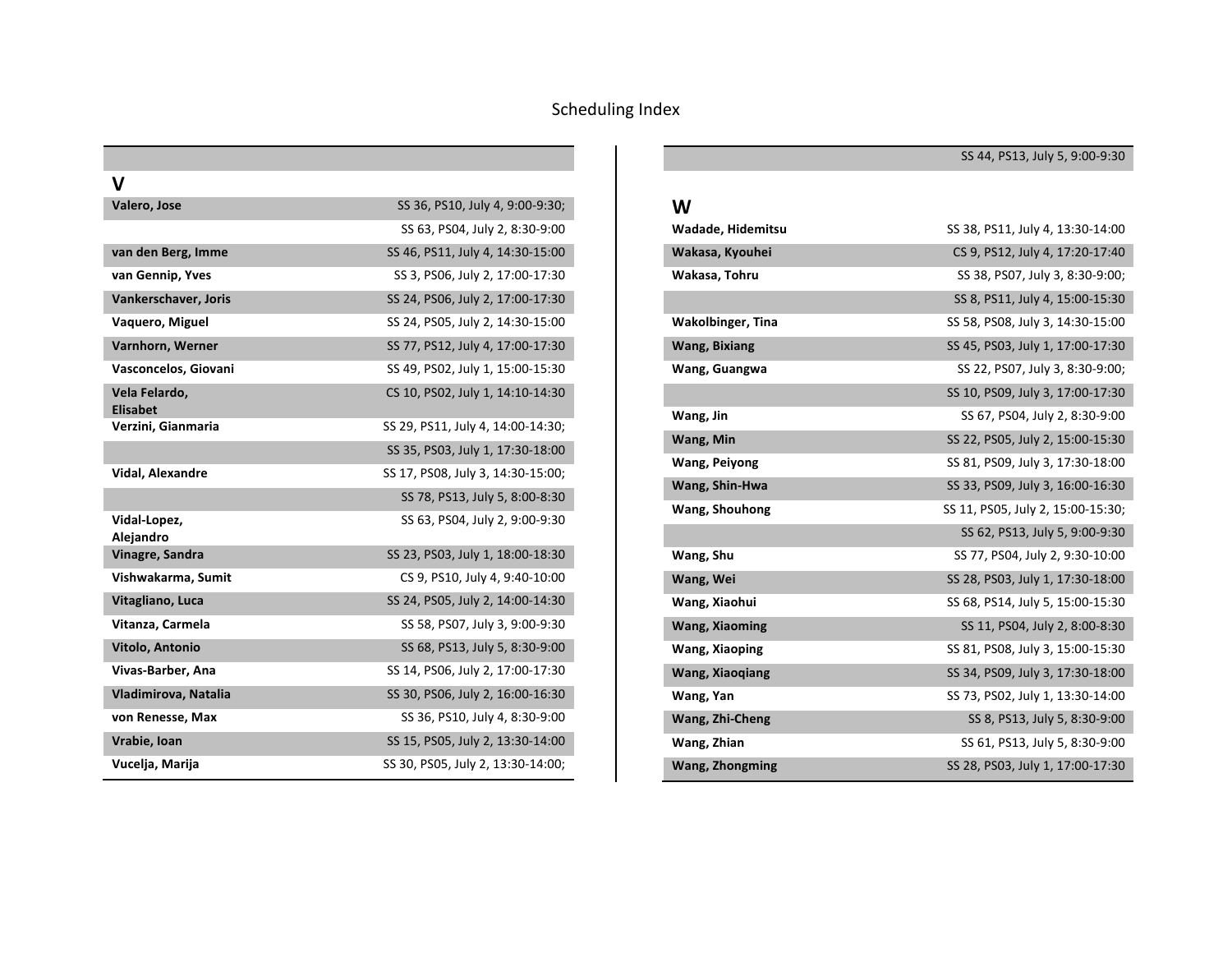| Watanabe, Hiroshi                        | SS 64, PS01, July 1, 11:30-12:00  |
|------------------------------------------|-----------------------------------|
| Watanabe, Tatsuya                        | SS 15, PS07, July 3, 9:30-10:00   |
| Weare, Jonathan                          | SS 20, PS03, July 1, 17:00-17:30  |
| Wei, Juncheng                            | SS 1, PS04, July 2, 9:00-9:30;    |
|                                          | SS 29, PS11, July 4, 14:30-15:00  |
| Wei, Lei                                 | SS 55, PS11, July 4, 15:00-15:30; |
|                                          | SS 68, PS12, July 4, 17:30-18:00  |
| <b>Weinberger, Hans</b>                  | SS 8, PS13, July 5, 9:30-10:00    |
| West, Matthew                            | SS 10, PS08, July 3, 13:30-14:00  |
| Wijayasinghe, Indika                     | SS 25, PS05, July 2, 15:00-15:30  |
| <b>Willmott, Andrew</b>                  | SS 73, PS01, July 1, 10:00-10:30; |
|                                          | SS 73, PS03, July 1, 16:00-16:30  |
| <b>Winkler, Michael</b>                  | SS 1, PS13, July 5, 8:00-8:30;    |
|                                          | SS 42, PS12, July 4, 16:00-16:30  |
| <b>Winter, Matthias</b>                  | SS 29, PS11, July 4, 15:00-15:30; |
|                                          | SS 8, PS12, July 4, 17:30-18:00   |
| Wirosoetisno, Djoko                      | SS 11, PS05, July 2, 13:30-14:00  |
| Wise, Steven                             | SS 2, PS02, July 1, 15:00-15:30   |
| <b>Wolfram, Marie-</b><br><b>Therese</b> | SS 76, PS06, July 2, 17:30-18:00  |
| <b>Woodruff, Celestine</b>               | SS 44, PS12, July 4, 17:00-17:30  |
| Wrzosek, Dariusz                         | SS 61, PS13, July 5, 9:00-9:30    |
| Wu, Donglun                              | SS 35, PS06, July 2, 17:00-17:30  |
| Wu, Jianhua                              | SS 14, PS03, July 1, 16:30-17:00  |
| Wu, Xiaotian                             | SS 70, PS06, July 2, 17:00-17:30  |
| Wu, Yaping                               | SS 8, PS10, July 4, 8:00-8:30     |
| Wu, Ying                                 | SS 25, PS02, July 1, 15:00-15:30  |
| Wusterhausen, Frank                      | SS 36, PS12, July 4, 17:00-17:30  |

| X            |                                   |
|--------------|-----------------------------------|
| Xiang, Yang  | SS 81, PS09, July 3, 16:00-16:30  |
| Xiao, Yanyu  | SS 14, PS07, July 3, 8:30-9:00    |
| Xie, Xiaoxia | SS 69, PS10, July 4, 8:30-9:00    |
| Xie, Zhifu   | SS 55, PS11, July 4, 14:00-14:30; |
|              | SS 18, PS07, July 3, 8:30-9:00    |
| Xu, Feng     | SS 9, PS12, July 4, 16:30-17:00   |
| Xu, Jian     | SS 25, PS03, July 1, 16:30-17:00  |
| Xu, Xianmin  | SS 81, PS09, July 3, 16:30-17:00  |
| Xu, Zibo     | SS 47, PS14, July 5, 14:30-15:00  |
| Xu, Zongben  | SS 9, PS12, July 4, 16:00-16:30   |
| Xue, Chuan   | SS 25, PS04, July 2, 8:30-9:00    |

#### **Y**

| Yagdjian, Karen    | SS 48, PS09, July 3, 16:00-16:30 |
|--------------------|----------------------------------|
| Yakubu, Abdul-Aziz | SS 14, PS07, July 3, 8:00-8:30   |
| Yamauchi, Yusuke   | SS 15, PS08, July 3, 14:00-14:30 |
| Yamazaki, Kazuo    | SS 57, PS13, July 5, 9:00-9:30   |
| Yamazaki, Noriaki  | SS 64, PS02, July 1, 15:00-15:30 |
| Yan, Xiaodong      | SS 62, PS10, July 4, 9:00-9:30;  |
|                    | SS 81, PS09, July 3, 17:00-17:30 |
| Yanagida, Eiji     | SS 1, PS13, July 5, 9:30-10:00   |
| Yang, Xiongfeng    | SS 42, PS11, July 4, 14:30-15:00 |
| Yang, Zhuoqin      | SS 25, PS03, July 1, 17:00-17:30 |
| Yanling, Shi       | SS 63, PS04, July 2, 9:30-10:00  |
| Yessen, William    | SS 21, PS08, July 3, 14:00-14:30 |